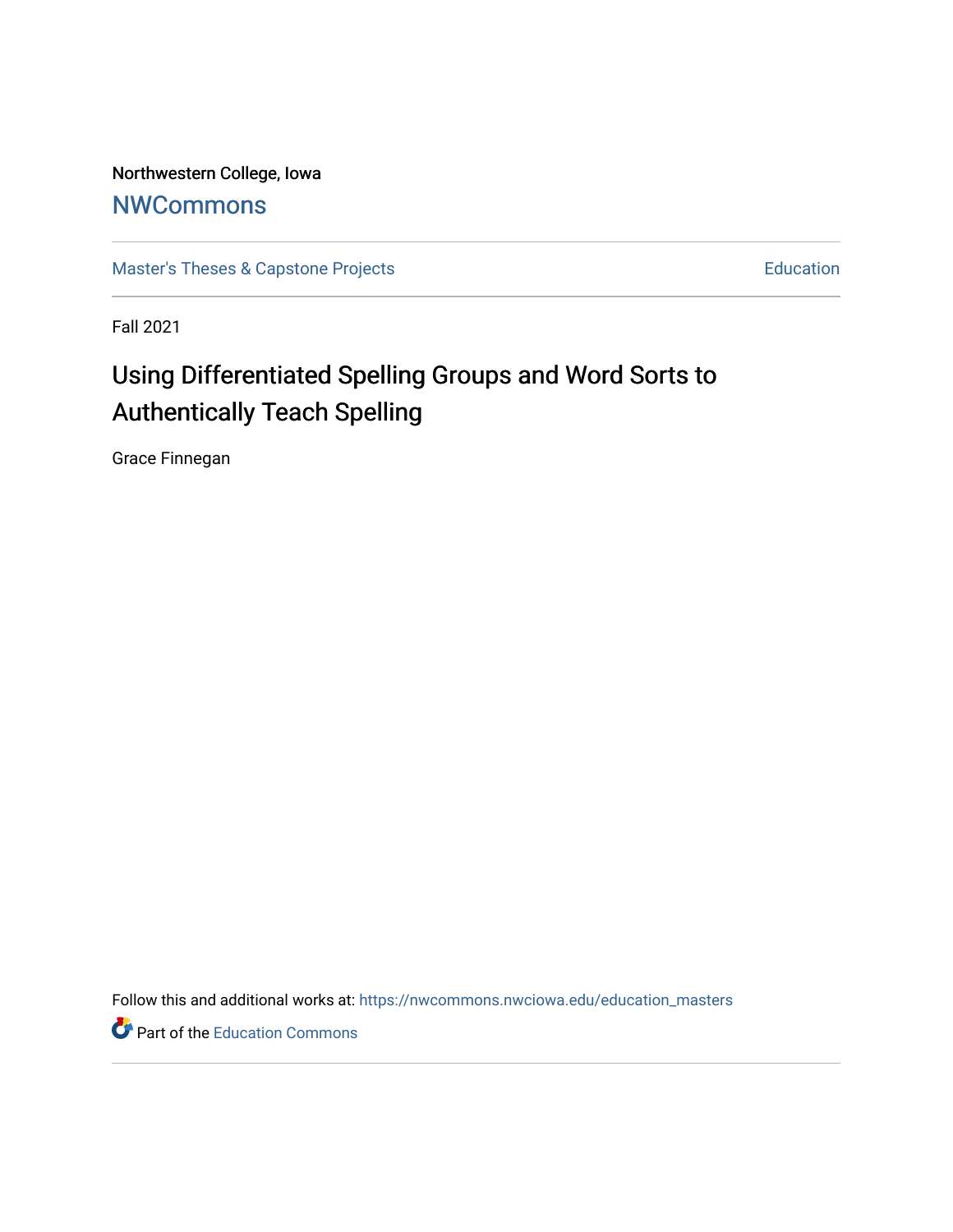## **Using Differentiated Spelling Groups and Word Sorts to Authentically Teach Spelling**

Grace E Finnegan

Northwestern College

An Action Research Project Presented in Partial Fulfillment of the Requirements For the Degree of Master of Education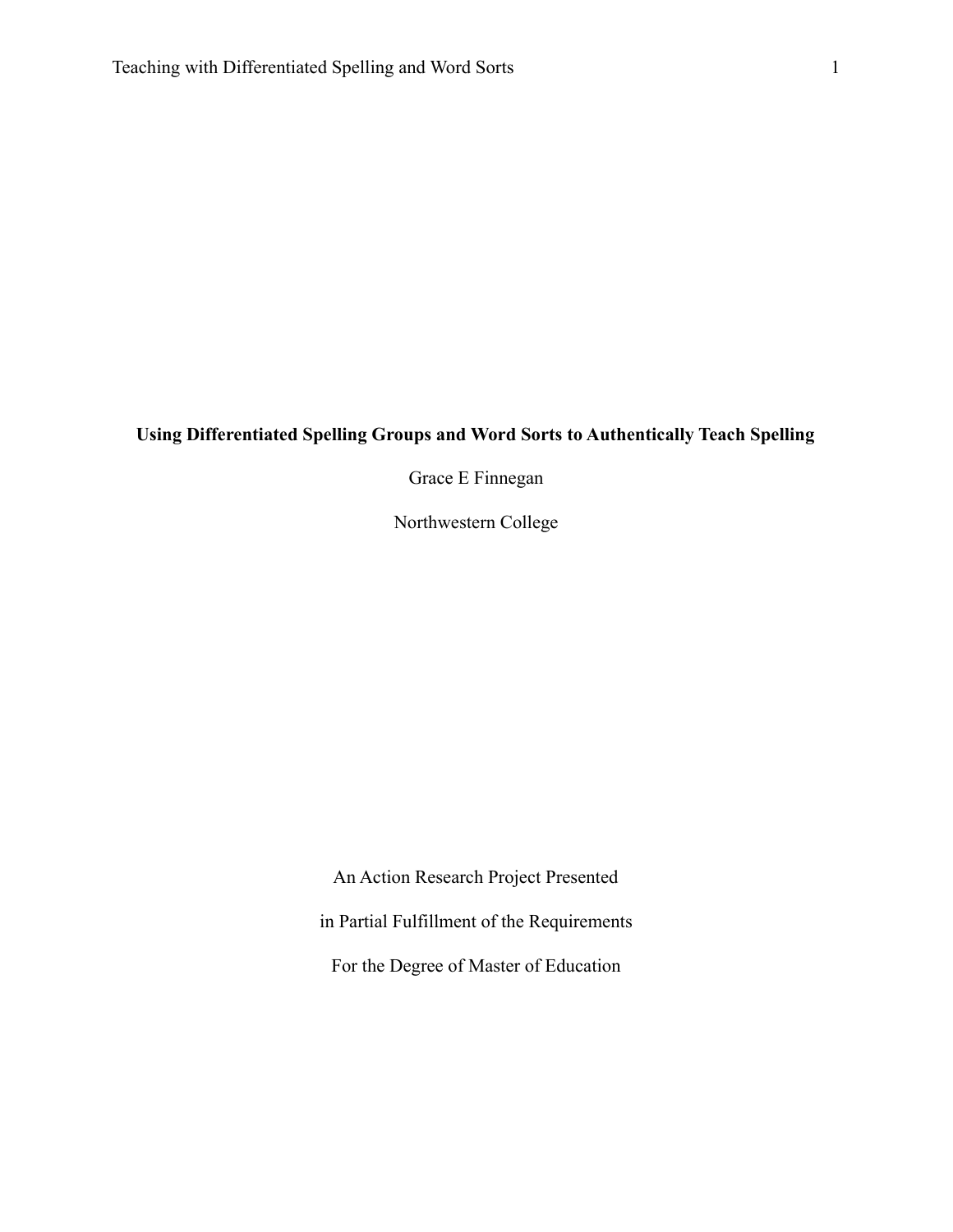#### **Abstract**

<span id="page-2-0"></span>Finding a purposeful way to teach spelling can be challenging. There are different strategies, interventions, and opinions about spelling instruction. Teachers often struggle with confidence and knowledge about metalinguistics and therefore stick to traditional ways of teaching spelling. This study uses the spelling inventory from *Words Their Way* spelling curriculum to develop differentiated spelling groups. Students used word sorting strategies to learn spelling patterns and transfer spelling to their writing. Students were able to transfer their orthographic knowledge and spelling patterns to their everyday writing. The purpose of this action research project is to prove Word Their Way is an effective and authentic spelling curriculum that allows students to transfer spelling skills to other writing pieces.

#### *Keywords*

Spelling instruction, metalinguistics, writing, literacy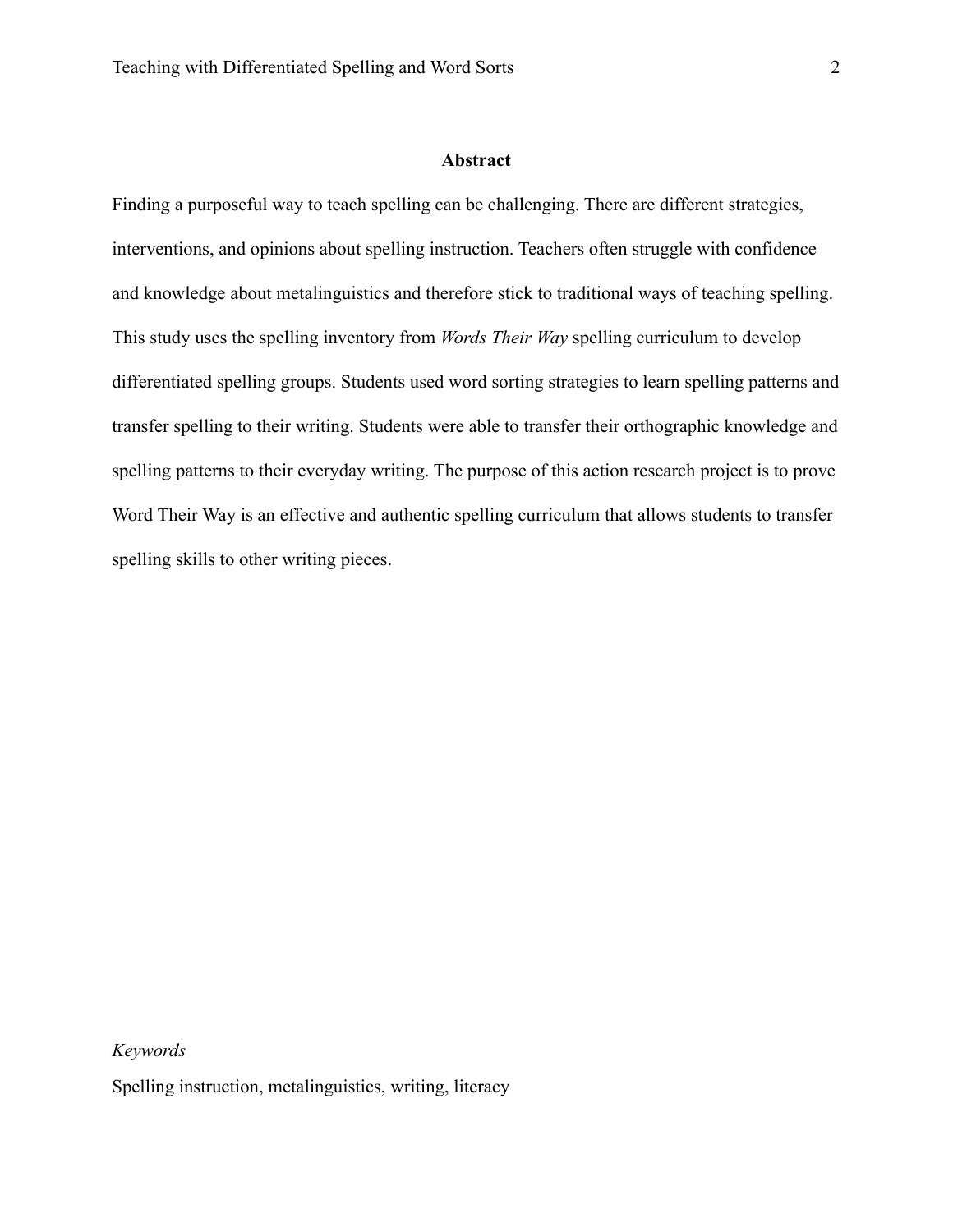# **Table of Contents**

| Abstract                  | $\overline{2}$ |
|---------------------------|----------------|
|                           |                |
| Introduction              | $\overline{4}$ |
| Methods                   | 14             |
| Participants              | 14             |
| Data Collection           | 14             |
| Findings                  | 16             |
| Data Analysis             | 16             |
| Discussion                | 19             |
| Summary of Major Findings | 19             |
| Limitations of the Study  | 19             |
| Further Study             | 20             |
| Conclusion                | 20             |
| References                | 21             |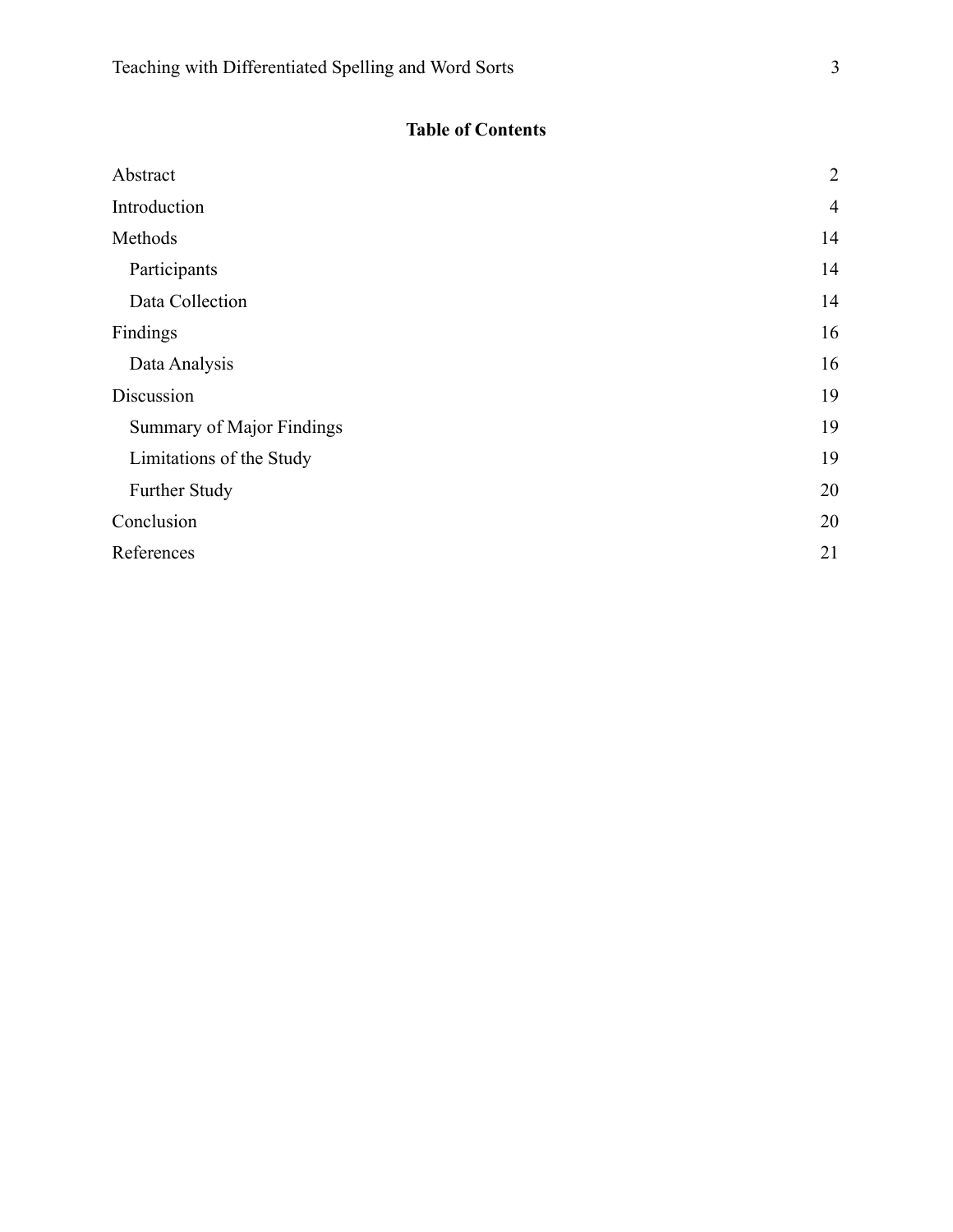# **Using Differentiated Spelling Groups and Word Sorts to Authentically Teach Spelling that Transfers to Student Writing**

Many districts have set curriculums for reading, writing and math, but spelling instruction is left up to the teacher's discretion. Teachers are faced with determining the best way to provide spelling instruction in an authentic and meaningful way. For years, traditional spelling tests have provided students the opportunity to practice a set of words for a week and memorize them for the upcoming spelling test. Students are simply memorizing the words for the week and forgetting to transfer the correct spelling to other pieces of writing.

Words Their Way spelling curriculum provides a meaningful and authentic opportunity for students to practice patterns that appear throughout the English language. Words Their Way allows students to not necessarily memorize words but understand the phonemic patterns that make the words sound and spell the way they do. Words Their Way can be scaffolded to meet students at their individual levels of phonics understanding. The purpose of this action research project is to prove Word Their Way is an effective and authentic spelling curriculum that allows students to transfer spelling skills to other writing pieces.

Peer reviewed journal articles within the last ten years were included in this action research project based on the topics of spelling instruction, spelling interventions and strategies, and teacher knowledge and ability with teaching spelling. The following literature review is organized into 4 sections: teacher knowledge of spelling instruction, spelling strategies, teaching spelling to low achieving students, and metalinguistics. First, the spelling instruction section includes findings from around the world about spelling programs and interventions and their successes and failures. Next, teacher knowledge gives information on what teachers know about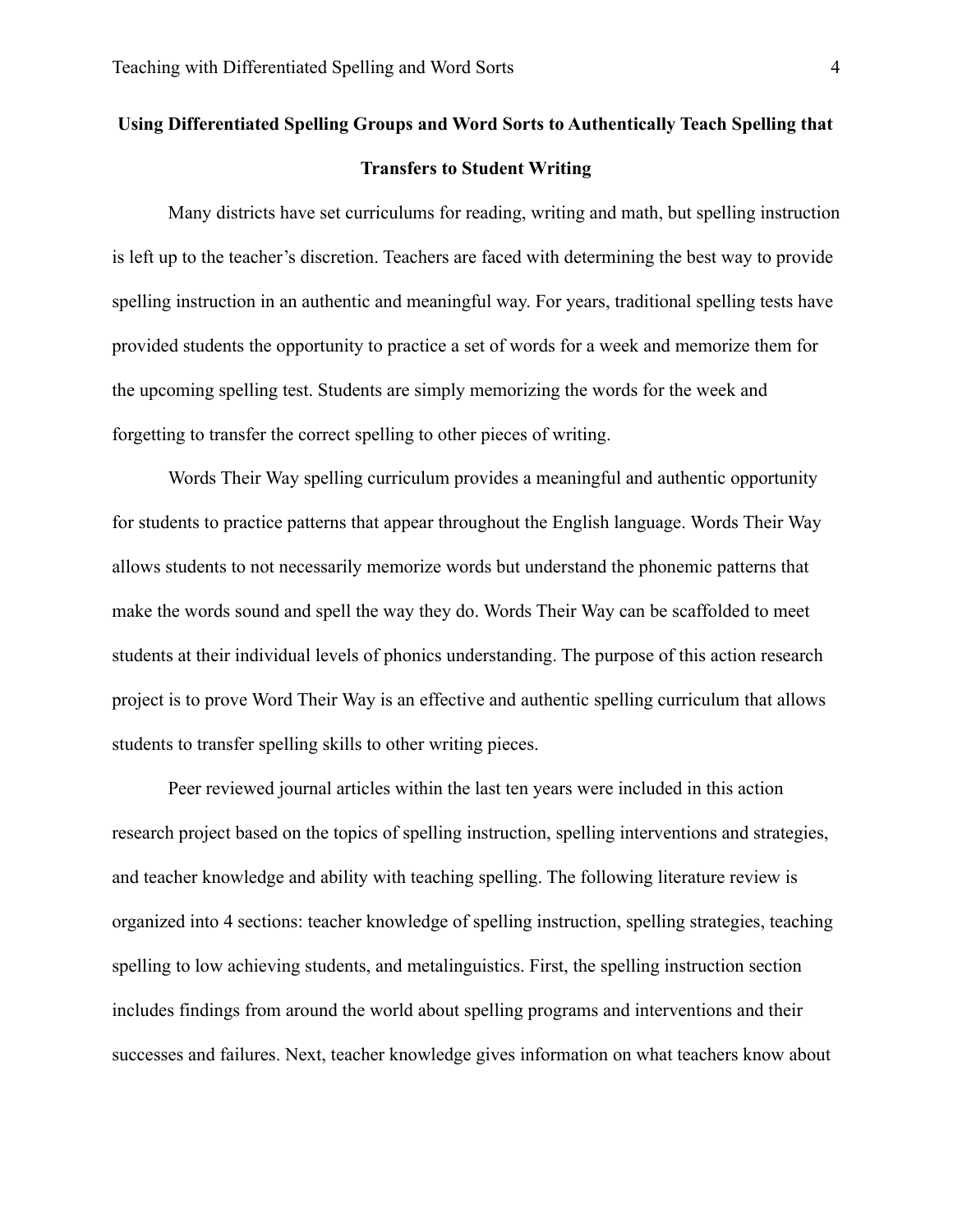spelling instruction as well as what information they are lacking, according to teacher surveys and interviews. Finally, the last section gives a summary of what is known about word sorts and teaching spelling with differentiated instruction.

The findings of this action research project support that Words Their Way spelling curriculum can increase students' ability to transfer correct spelling to their writing. Fifty-two percent of students increased by one or more spelling stages and sixty-seven percent of students increased the percent of correctly spelled words in their writing. Because of these findings, it can be assumed that the Words Their Way spelling curriculum is an effective way to teach spelling so that students are able to transfer their learned spelling patterns to their everyday writing. By using the Words Their Way curriculum, teachers are able to differentiate spelling instruction in an authentic way.

#### **Review of the Literature**

#### *Teacher Knowledge of Spelling Instruction*

Teachers lack confidence when teaching spelling (Daffern & Mackenzie. 2020). Professional development is rarely set aside to focus on spelling instruction and teacher knowledge of linguistics. After interviewing teachers in New York State, Pulliatte & Ehir (2020) determined that, "teachers' linguistic knowledge was found to be strongly associated with student spelling gains" (p. 254).

Researchers Derek L. Anderson and N. Suzanne Standerford (2012) of Northern Michigan University conducted a nine-month study observing and interviewing three teachers at a rural school district in the upper Midwest. All three teachers were considered Caucasian and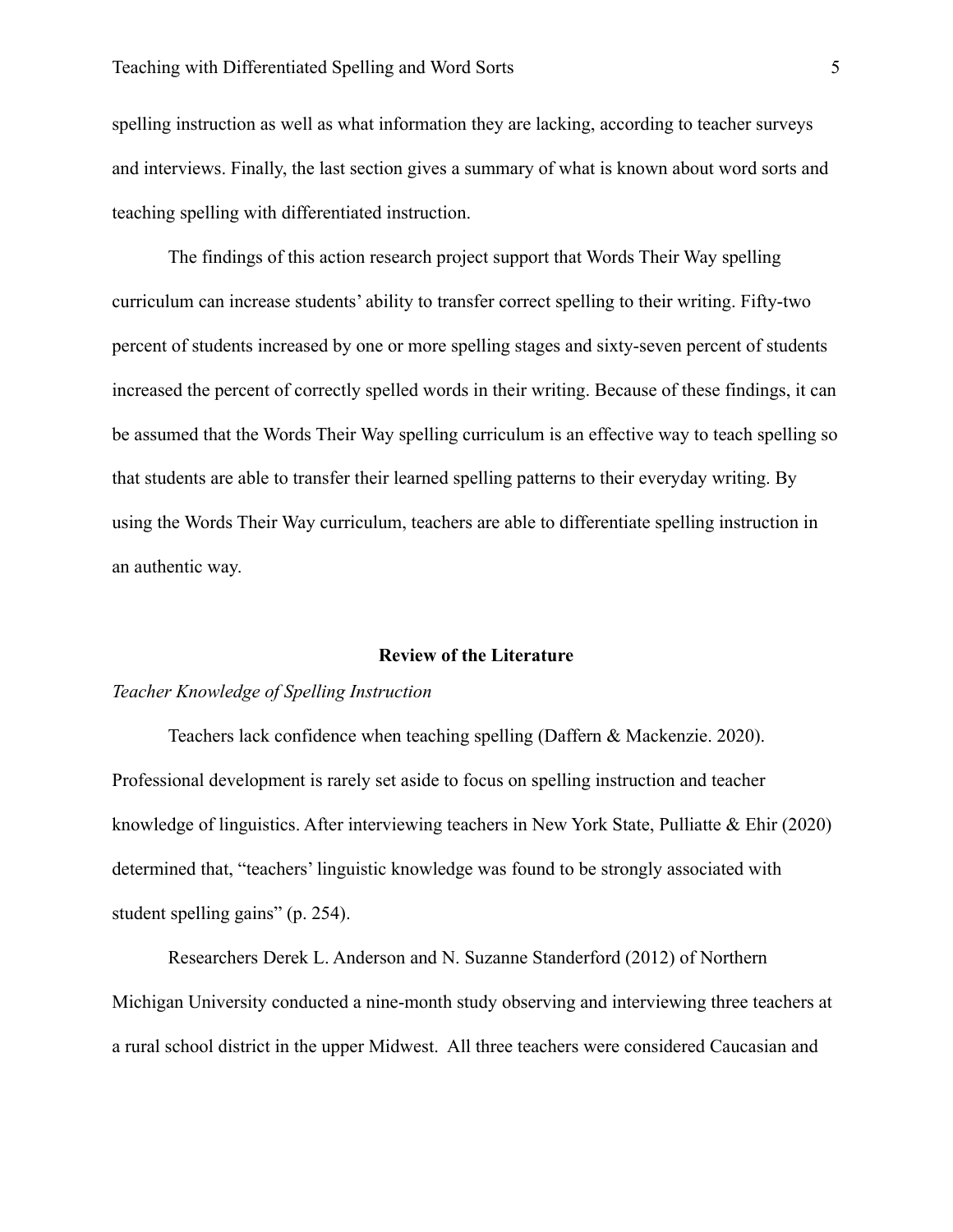two identified as female, one as male. Anderson and Standerford (2012) were observing teachers to determine if new spelling instruction would result in a paradigm shift for teachers' belief in spelling instruction. The three teachers Anderson and Standerford (2012) observed and interviewed lacked knowledge, skill, and experience with spelling as well as confidence, commitment, and motivation to implement the new spelling program. Although these teachers were unhappy with their current spelling practices, they were unable to shift their paradigms to believing student centered spelling was best, and Anderson and Standerford (2012) stated they were unclear about these results. Similarly, in their study surveying 405 teachers, researchers Brigid McNeil and Cecilia Kirk (2014) found that although many teachers believe whole group spelling instruction should not be taught anymore, they are continuing with the same practices. McNeil and Kirk (2014) continue that teachers don't feel prepared to provide individualized instruction for spelling, therefore they don't.

According to a study by Daffern and Mackenzie (2020), "the nature of instruction and subsequent student learning in spelling may be largely determined by a combination of teachers' knowledge, belief and attitude towards spelling and how it should be taught" (p. 99). This study revealed the challenges of low achieving spellers as well as how teachers influence student learning in spelling. Daffern and Mackenzie (2020) interviewed 8 teachers in Australia that had been working with low achieving spellers. Daffern and Mackenzie (2020) found that a teacher's confidence in their own spelling ability may influence their students' perspectives on learning spelling. Teachers admit spelling is challenging. Daffern and Mackenzie (2020) found that teachers' mindset influences the value they put on spelling in the classroom as well as the level of priority it is given.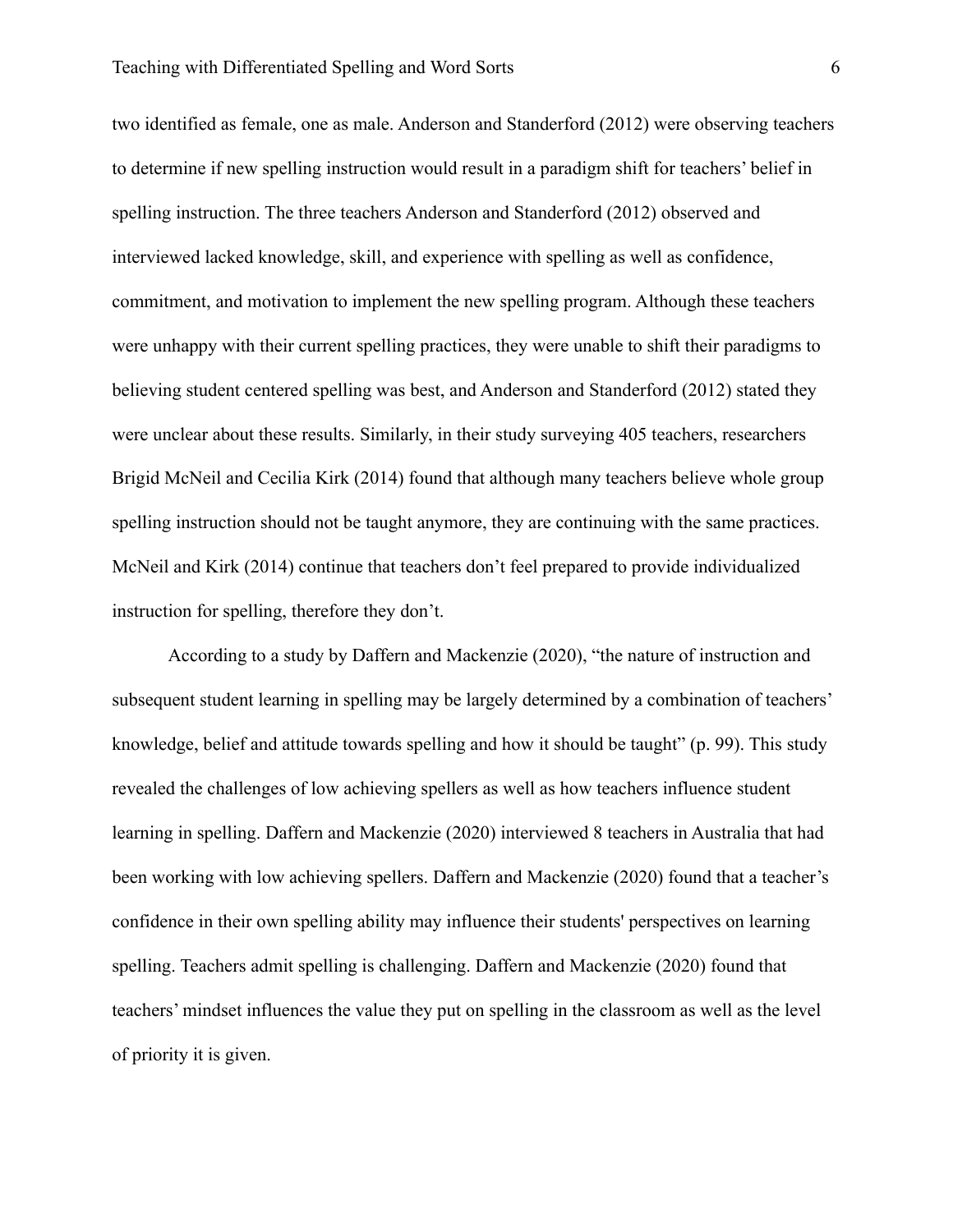Researchers Pulliatte & Ehri (2018) conducted a quantitative study, to test the linguistic knowledge of sixteen 2nd grade teachers and sixteen 3rd grade teachers in New York state. All teachers had received a master's level of education and were considered Caucasian. Pulliate and Ehri (2018) surveyed, interviewed, and observed the teachers and found, teachers who are more knowledgeable about phonemes in words and who utilize more effective research-based spelling instruction are more successful in teaching spelling to weaker spellers. Teachers' linguistic knowledge was found to be strongly associated with student spelling gains. For both 2nd and 3rd grade teachers, a significant positive correlation was found between teachers' knowledge about the phonemic structure of words and the gains of weaker spellers (Puliatte & Ehri, 2018). Researcher Tessa Daffern (2016) analyzed data drawn from a study in Australia in which teachers were interviewed about spelling instruction using metalanguage. Daffern (2016) asked teachers questions about integrating spelling instruction in authentic ways. Conversations between Daffern (2016) and teachers are documented in the study. As a result of this study, it is concluded that teachers are expected to help their students build a toolbox of spelling strategies, and that if teachers are to instruct students, teachers must have knowledge of metalanguage and processes associated with spelling (Daffern, 2016). Pulliate & Ehri, Daffen, and Mackenzie all agree that teacher knowledge and confidence are a crucial part in teaching spelling effectively and authentically.

Words Their Way: Word Study for Phonics, Vocabulary, and Spelling Instruction provides teachers with the tools and confidence to implement spelling patterns (Vines et al., 2020). Researchers Nora Vines, Jennifer Jordan, and Amy D. Broemmel (2020) observed four second-grade teachers over one school year that were implementing Words Their Way: Word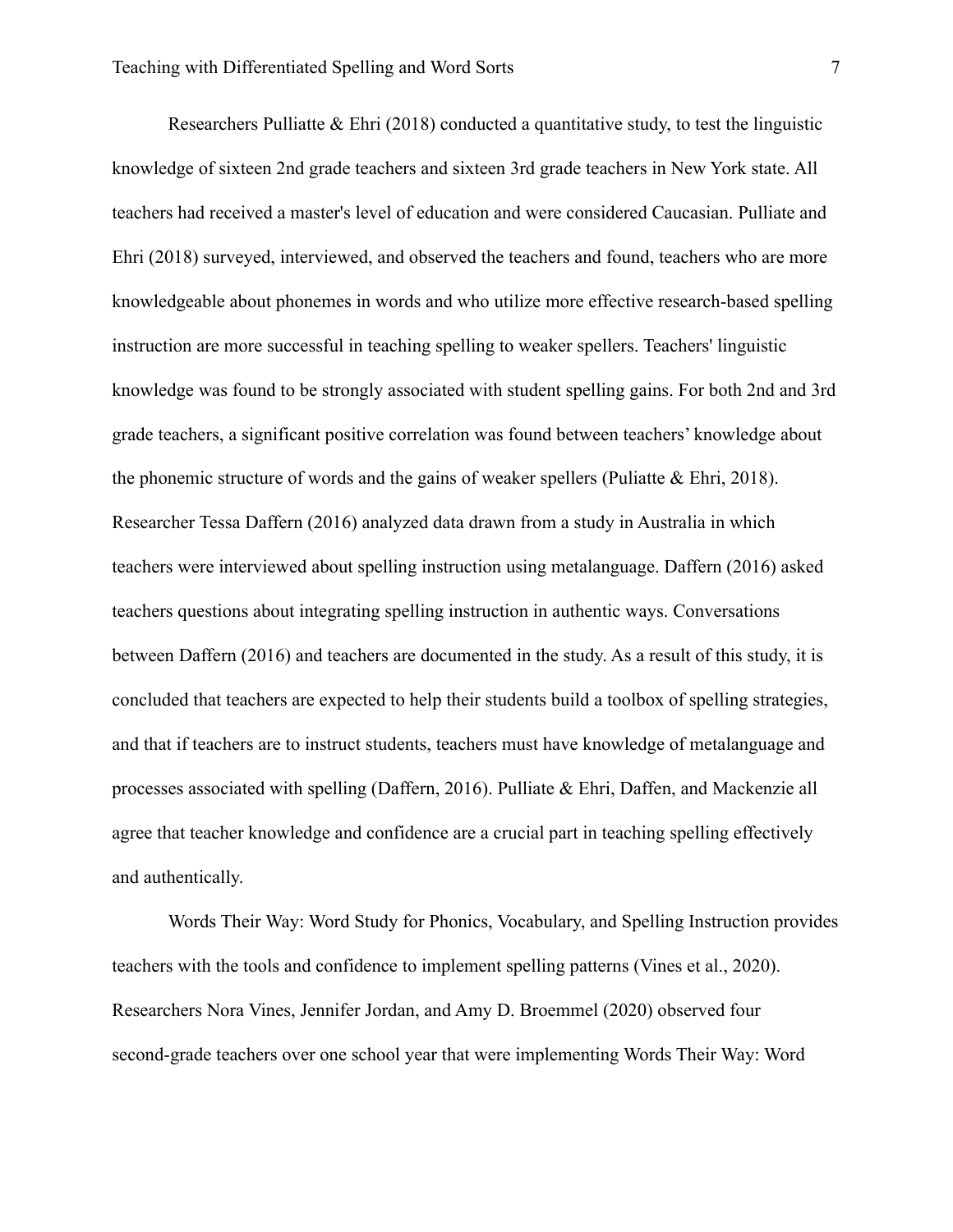Study for Phonics, Vocabulary, and Spelling Instruction. Vines (et al., 2020) determined that when teachers have a solid understanding of orthographic development, establish routines that work in their classroom for spelling, make spelling authentic, use data collected from assessments to differentiate instruction, and are open to a potentially unstructured environment, students will move forward with their orthographic knowledge.

## *Spelling Strategies*

Researcher Angela C. Jones (et al., 2015) conducted a study on retrieval practice versus rainbow writing. Jones (et al., 2015) used three separate classrooms for this study. Two classrooms of second graders and one classroom of first graders implemented retrieval practice and rainbow write over a two-day period and were tested 5 weeks later to see the effectiveness of the spelling strategies. In all three experiments, Jones (et al., 2015) found that retrieval practice was a more effective strategy than rainbow write. Rainbow write strategy is a current spelling trend with little research, according to Jones (et al., 2015), and as a result of this study Jones (et al., 2015) has stated it is important for spelling strategies and practices to have empirical evidence before used for instruction in the classroom (Jones et al., 2015).

Another strategy that has been researched is the copy, cover, and compare intervention. Breach, McLaughlin, and Derby (2016) concluded the copy, cover, and compare spelling intervention is an effective method for teaching spelling to a wide variety of students. However, Breach, McLaughlin and Derby's study (2016) observed one fourth grade student over a 6-week time period. The fourth-grade student was taught 10 words per week using the copy, cover, and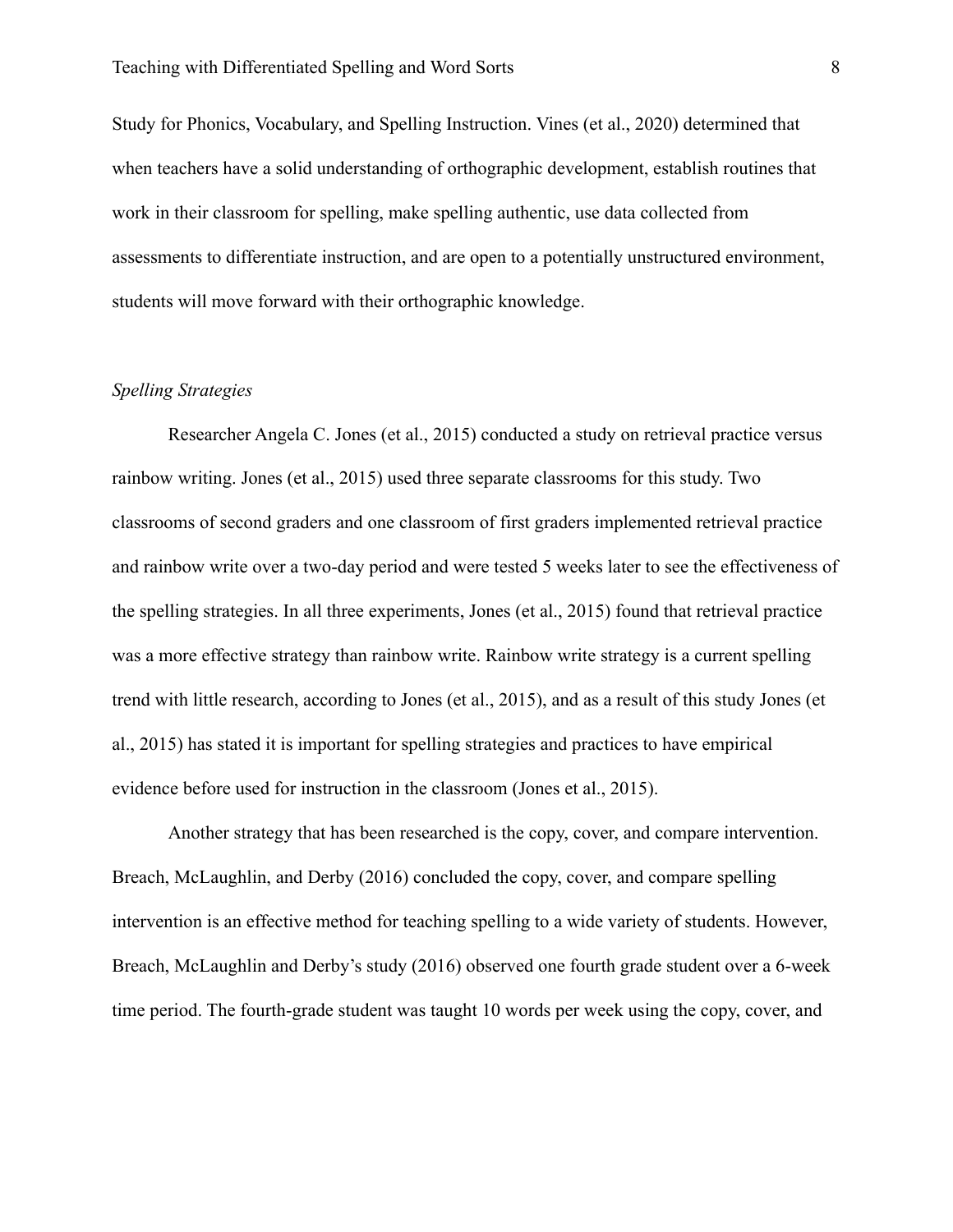compare spelling strategy then given a test. Breach, McLaughlin and Derby found that the student's spelling ability increased after using the copy, cover, and compare intervention (2016).

Self-assessment and feedback were paired with progressive treatment by researcher Marie Van Reybroeck (et al., 2017). Van Reybroeck et al. (2017) observed ninth grade students over 8 weekly 50-minute lessons and concluded that students who received progressive treatment and completed self-assessments increased their ability to spell and their confidence in spelling. In contrast, Van Reybroeck et al. (2017) reasoned that feedback given to students by instructors was not a factor that increased students' spelling abilities.

While the strategies of retrieval practice, copy, cover and compare, and self-assessment have proven to be successful in short term (Jones et al., 2015, Breach, McLaughlin & Derby, 2016, Van Reybroeck et al., 2017) there needs to be further research conducted to determine the retention of spelling skills.

Researcher Anne-Mette Veber Nielsen (2016) of the University of Copenhagen studied the effects of spelling pattern knowledge among 133 Danish fifth graders. Veber Nielsen's (2016) study determined that spelling skills were heavily related to phonological decoding skill and word specific orthographic knowledge (2016). Likewise, researcher Allyson Schaefer (2013) of Texas State University conducted a six-week study with her class of twenty-two fourth graders and found that differentiated spelling groups based on orthographic patterns increases students' spelling ability. After the six-week intervention Schaefer (2013) found that 20 out of 22 students improved one or more spelling levels. Decoding skills and orthographic knowledge provide students with strategies to apply in a variety of spelling situations, unlike retrieval practice and copy, cover and compare.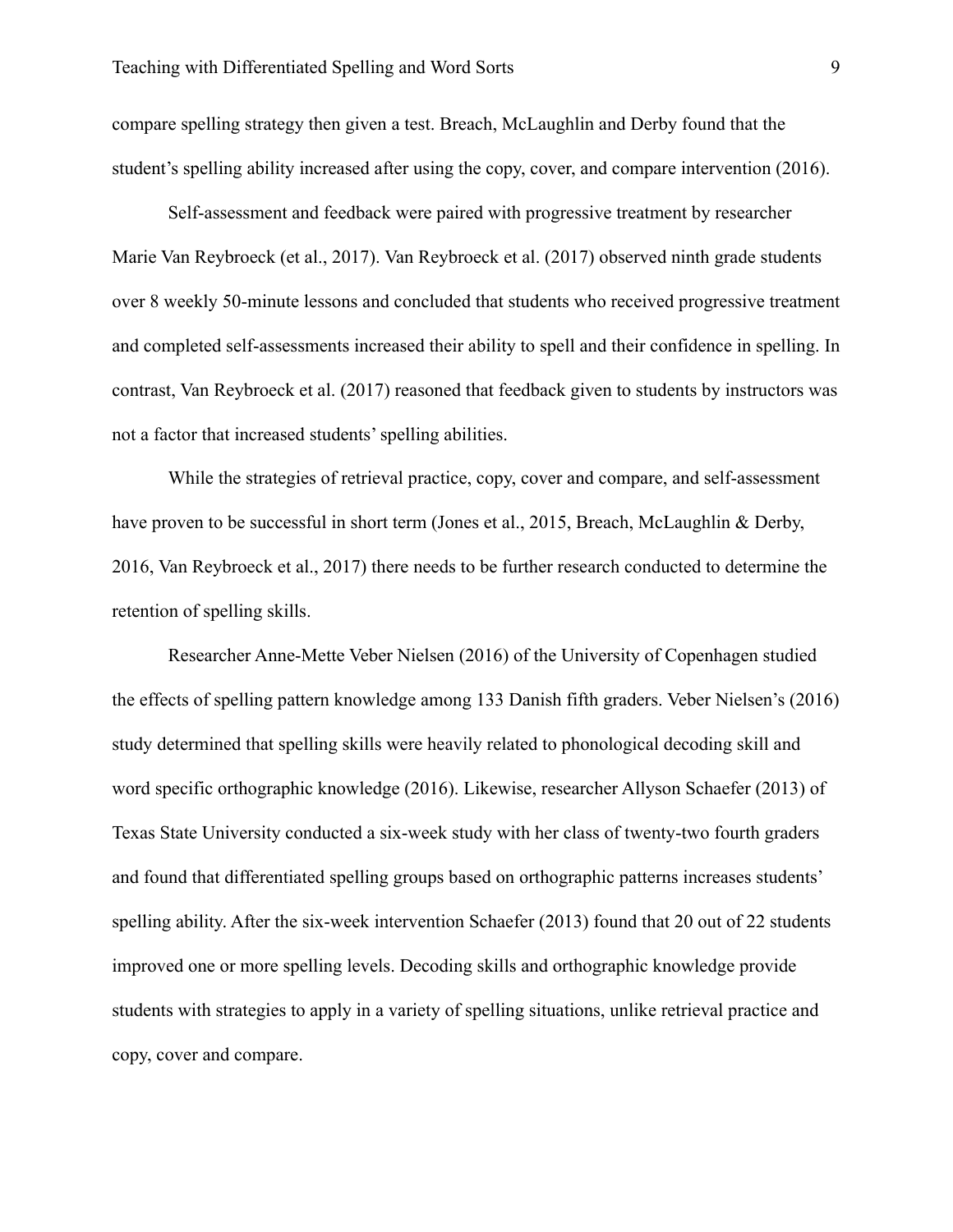### *Teaching Spelling to Low Achieving Students*

According to researcher Jakob Asberg Johnels, et al., (2014), "the prevalence of ADHD is approximately 3% to 7% among children" (p. 424). More and more students are coming into classrooms struggling with ADHD, 10-33% of these students being girls (Johnels, et al., 2014). Johnels et al., (2014) examined the relationship between poor spelling and girls with ADHD. Conducted in Sweden, this study included 65 girls aged 10 to 16 years and dissected standardized test scores covering the ability to spell a word in a given sentence. Johnels, et al., (2014) concluded that ADHD in girls is strongly related with spelling struggles, but some girls with ADHD have spelling capabilities comparable to those of their peers without ADHD. Furthermore, it should be noted that learning disabilities impact students' capacity to successfully spell in school.

Researchers Steve Graham, Karen R. Harris, and Mary Adkins (2018) led a study overseeing the spelling gains of first grade students who were not learning as quickly as their peers. Graham, Harris, and Adkins (2018) randomly assigned 30 students to spelling instruction or phonological awareness instruction and found that students who received extra spelling instruction three times per week for twenty minutes made greater gains than students who did not receive the instruction. Along with the regular instruction provided by their classroom teacher, each student received one on one spelling instruction. The instruction focused on two or more spelling patterns involving short vowel sounds, long vowel sounds, or both (Graham et al, 2018). Graham (et al., 2018) discussed how young children at the beginning of their learning career have challenges with learning to write at school. Students who have to spend their time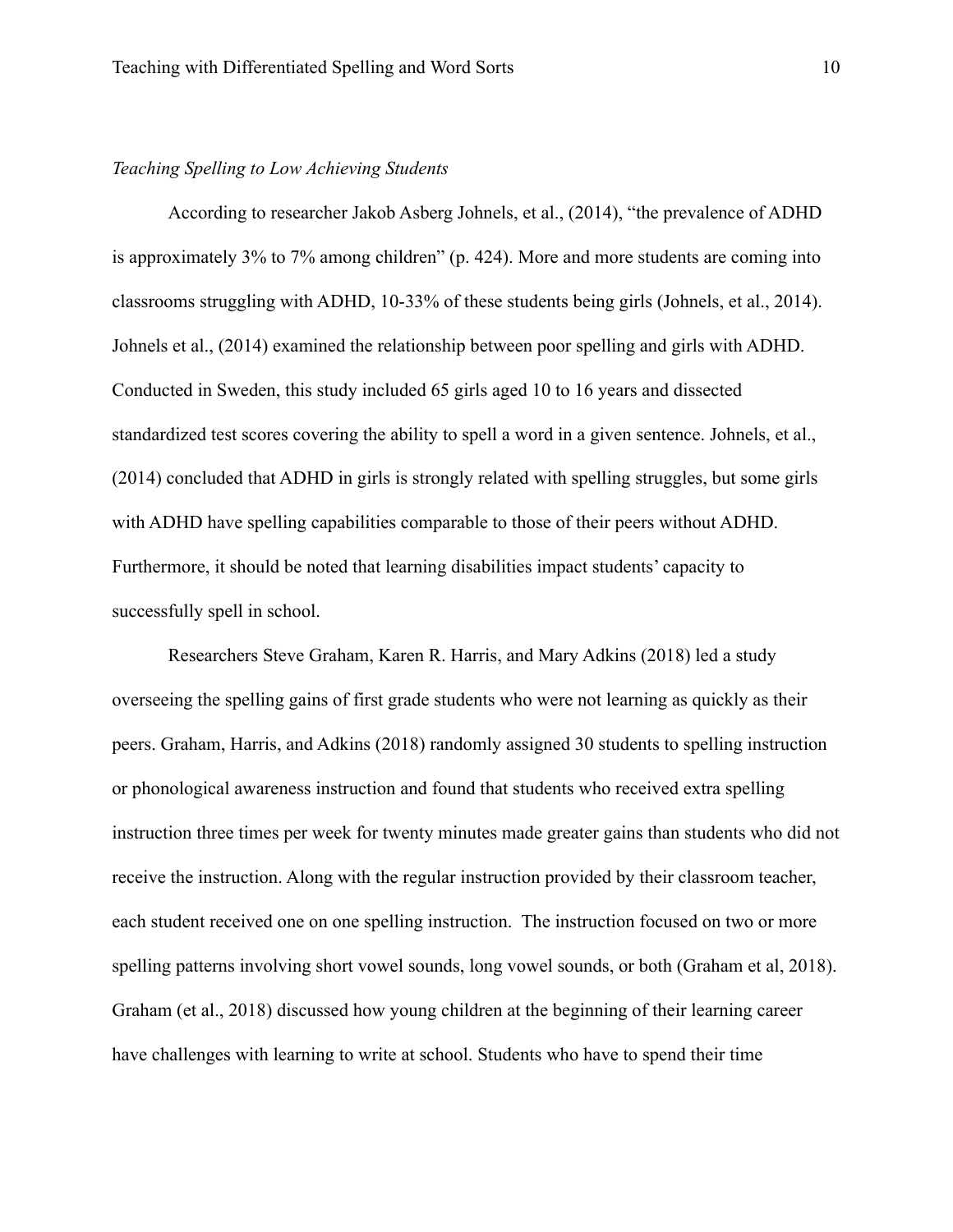#### Teaching with Differentiated Spelling and Word Sorts 11

attempting to spell lack the ability to plan, monitor, and evaluate their writing, therefore producing less than satisfactory writing pieces (Graham et al., 2018). The same results were concluded from researcher Karen R. Harris (et al., 2017) who found thinking over and over about how to spell while writing can lead to students forgetting what they are writing about or contribute to lack of ideas held in the student's working memory. Graham, et al.,(2018) discovered that students who received additional spelling instruction made preeminent progress in sentence construction fluency and had learned to correctly spell more words.

According to researcher Kelly J. Williams, et al., (2017), the process of learning spelling includes a variety of code-based skills. While trying to find successful reading and spelling interventions for student with learning disabilities in grades K-12, Williams, et al., (2017) discovered that even though improvements were made, students with learning disabilities still were not able to successfully spell more than 70% of words, even with self-correction procedures and explicit instruction. This information differs from the research of Katie E. Squires, et al., (2016).

Researcher Katie E. Squires, et al., (2016) examined spelling intervention with students ages 6-14 and discovered that when using direct instruction of orthographic and morphological awareness, spelling improved in students with reading disabilities. Squires, et al., (2016) focused on Spelling Mastery spelling intervention curriculum which includes instruction on orthographic knowledge. Results of Squires', et al., (2016) study shows that students who received the Spelling Mastery program did better in spelling than students in the control group, and because of the attention to developing orthographic knowledge, students with reading disabilities were able to improve their spelling skills. Researchers believe that by using Spelling Mastery, students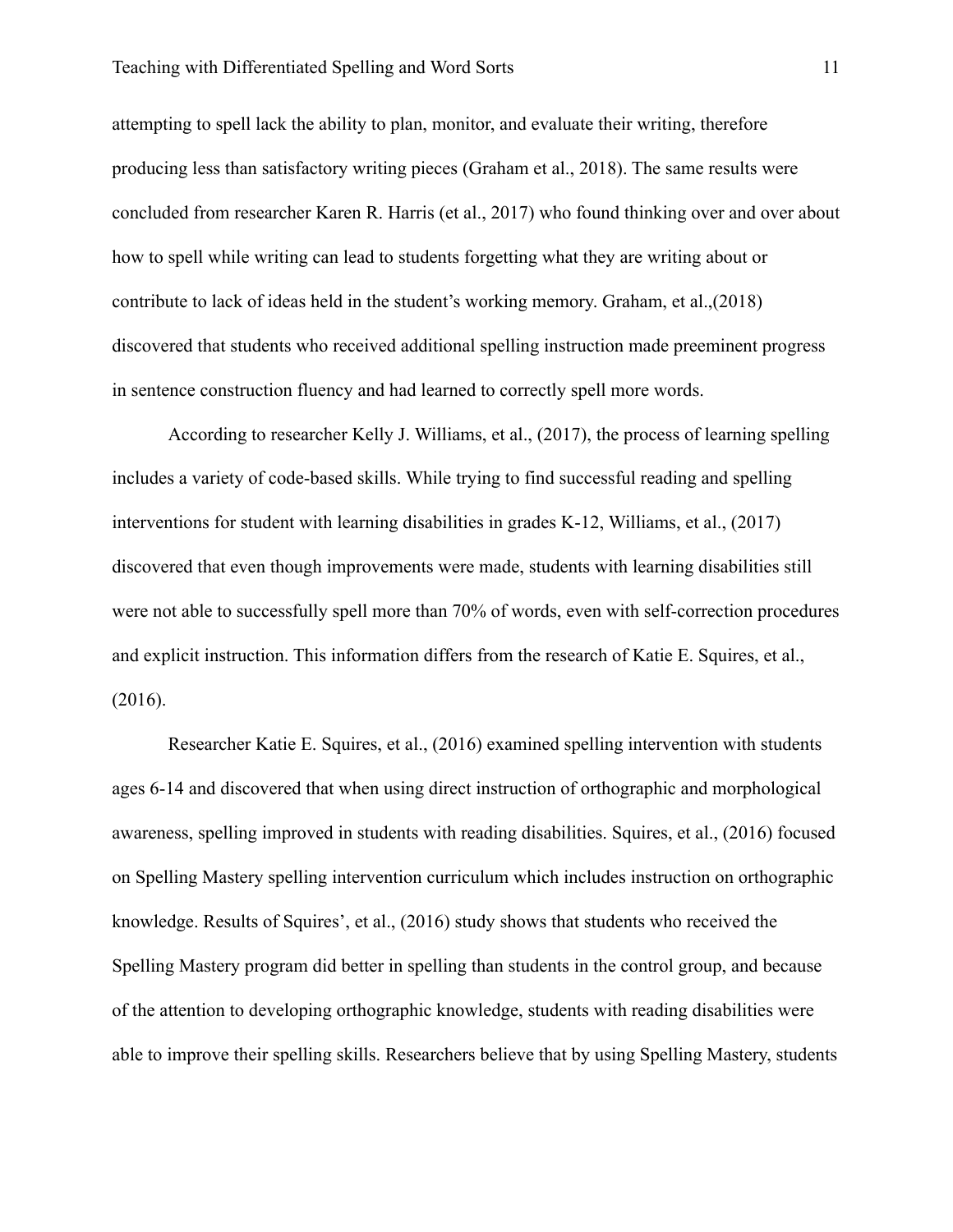were able to successfully recognize word patterns (Squires et al., 2016). When provided the appropriate spelling intervention, students with learning disabilities are able to improve their spelling accuracy.

## *Metalinguistics*

According to researcher Kenn Apel, et al., (2011), phonemic awareness, orthography awareness, and morphological awareness are key components to increasing spelling, vocabulary, word recognition, and reading comprehension. Apel, et al., (2011) conducted a study of fifty-six second grade and third-grade students in northern Florida. Apel, et al., (2011) gave eight assessments measuring phonemic awareness, orthographic awareness, morphological awareness, rapid automatic name of letters, receptive vocabulary, spelling, word recognition, and reading comprehension. Predictions put phonemic awareness with the highest contribution to spelling accuracy. Results showed that morphological awareness contributed most to spelling performance. (Apel et al., 2011). Researcher Apel, et al., (2011) pointed out that morphological awareness has received significantly less attention when compared to phonological awareness.

Researcher Young-Suk Kim, et al., (2013) conducted a study including 304 first grade students in the Southeastern United States. Kim, et al., (2013) measured linguistic awareness, vocabulary, and tier status based on the RtI model. Students were provided individualized instruction over morphological awareness, phonological awareness, and vocabulary. Orthographic awareness was instructed to the whole group after all individual instruction was complete (Kim et al., 2013). After the study was completed researcher Kim, et al., (2013)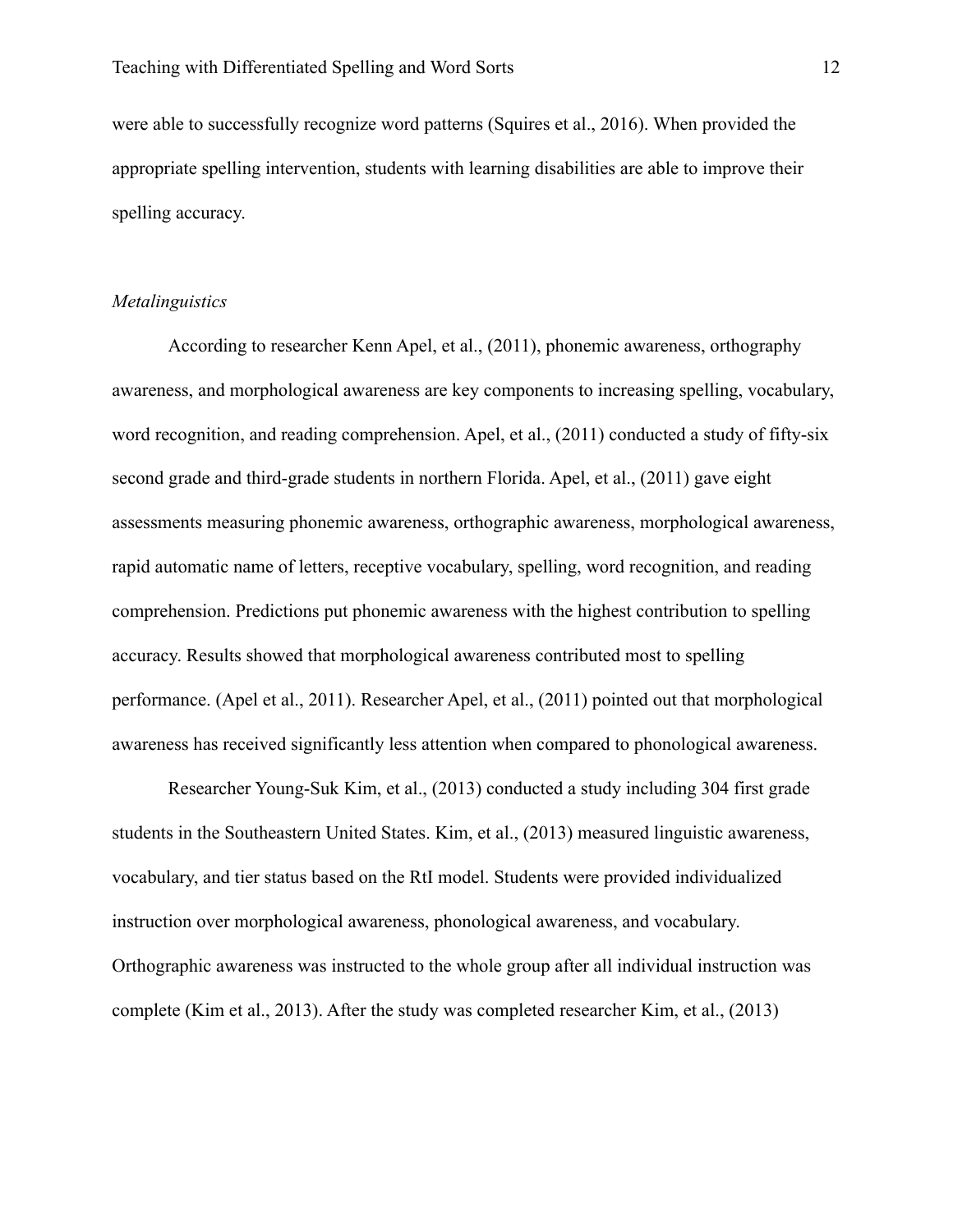concluded that, "phonological and orthographic awareness were unique predictors of spelling" (p. 342).

Researcher Rebecca Treiman (2018) studied the impact of statistical learning on spelling. Statistical learning occurs when there isn't a conscious effort for learning to occur. Treiman (2018) assumes that gaining the knowledge of spelling includes two components, how the written word appears and how written words symbolize words' linguistic forms. Treiman (2018) also includes that phonic instruction, made up of letters and letter group sounds, is explicitly taught to children, whereas graphotactic patterns are not. Graphotactic patterns include placement of letters or letter patterns in a word. Treiman (2018) concluded that while valuable, graphotactic patterns are not enough for students to transfer spelling skills to writing accurately and that structured instruction is important.

While Apel, et al., (2011), Kim, et al., (2013), and Treiman (2018) all agree that word parts are significant to gaining spelling proficiency, in an older study researcher Trieman, et al., (2012) determined spelling ability traces back to the way letters were originally introduced. Researcher Trieman, et al., (2012) tested 179 kindergarten and first grade students in England and the United States and discovered the US children were more likely to spell long vowel sounds with just the letter name rather than including the silent E on the end due to how the letters were taught to them from the beginning. Also, English children were more likely to spell words with short vowels correctly due to the instruction of vowel sounds rather than letter names in Kindergarten (Trieman et al., 2012). Whether it be through orthographic knowledge, morphological knowledge, phonemes, or letter sounds, children need to know parts of a word to spell.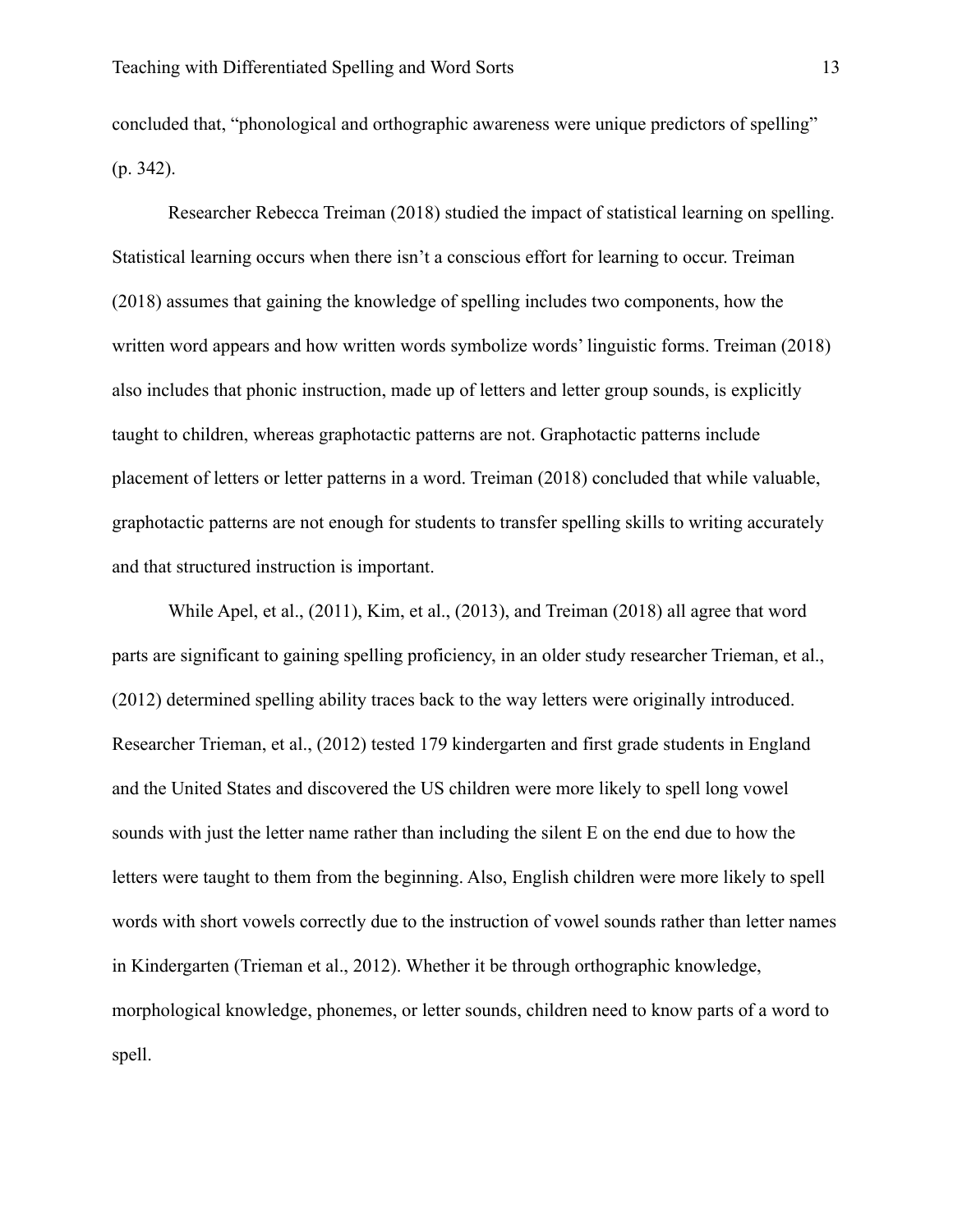#### **Methods**

## <span id="page-14-1"></span><span id="page-14-0"></span>**Participants**

This action research study focused on a class of third grade students at Wilton Elementary School. Wilton Elementary is a rural school located in Eastern Iowa. During the 2019-2020 school year, there were 558 students K-6 grades. The primary race is white, and the secondary race is Hispanic. Last year there were 179 students signed up for free/reduced lunch. There are 21 participants in this study. All are 3rd grade students, ages 8 & 9. There are two students with reading IEPs and 2 students with speech IEPs. There are 12 boys and 9 girls. All students are English speaking students.

## <span id="page-14-2"></span>**Data Collection**

All students were part of the same test group. The spelling inventory given to the students was the Primary Spelling Inventory (PSI) from Words Their Way spelling curriculum, which is used in kindergarten through third grade classrooms. On the spelling inventory, there were 26 words given to the students, each word repeated twice as well as read in a sentence.

The spelling inventory created by Words Their Way has validity and reliability. The University of Memphis conducted a study to determine such validity and reliability. They tested the reliability based on item discrimination, item difficulty and internal consistency. It was found that these instruments were able to differentiate between lower and higher abilities, and reliably level students. They noted that test scores were the same four months later, proving reliability.

Data was collected over a six-week period. During week one, students completed their first five minute free write along with the initial spelling inventory test. This was used as the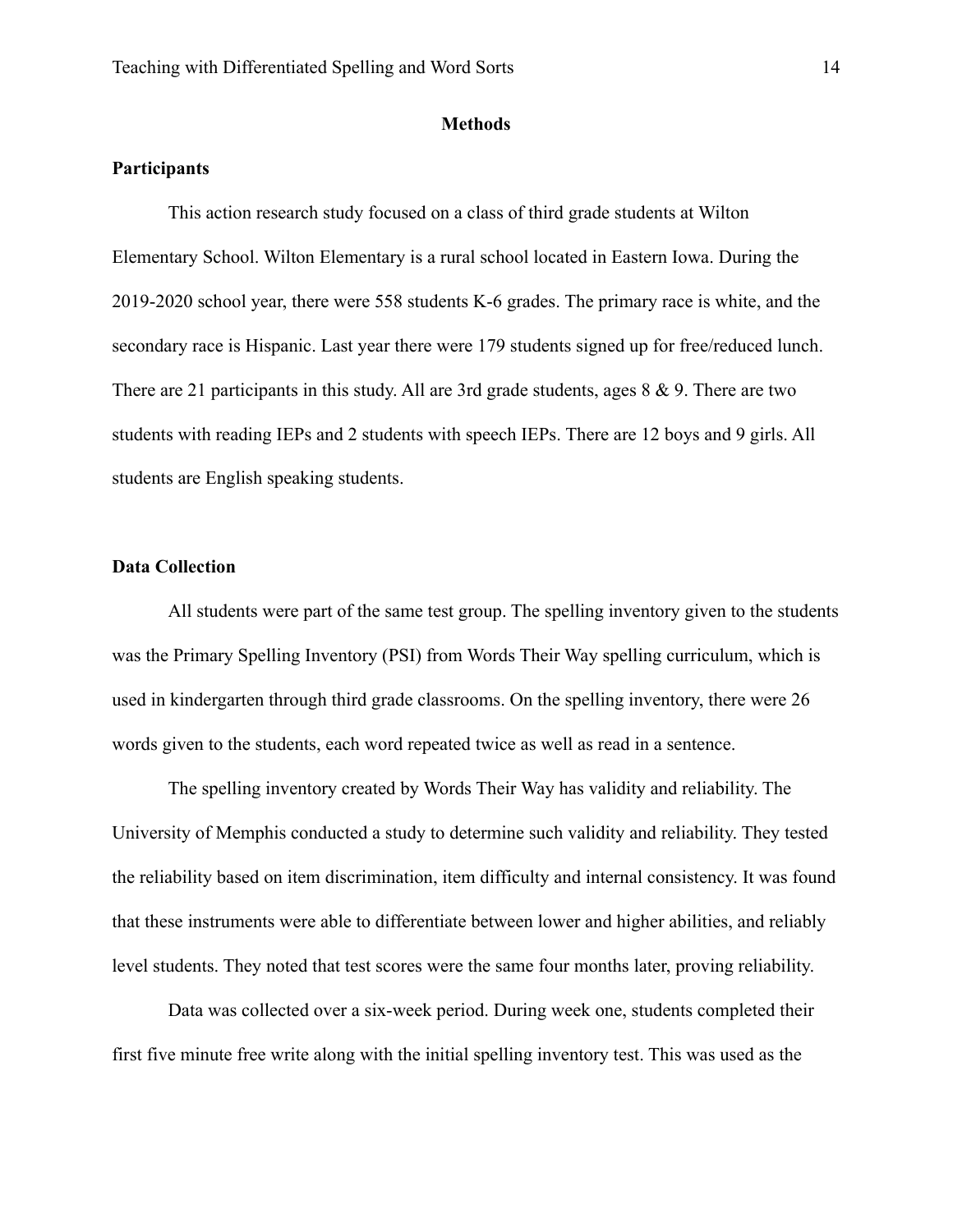starting point for the data. The free writes were scored based on the percentage of words spelled correctly. The spelling of proper nouns was not counted towards or against the student's percentage. The spelling inventory placed each student in the proper spelling category for their practice. At the end of week four, students took the spelling inventory test and completed another five minute free write. The percentage of correctly spelled words was once again calculated, leaving out proper nouns. After week six, students completed their final five minute free write, to be scored like the first two. They also took the spelling inventory test again.

Every two weeks, students were given new spelling patterns to practice in differentiated groups. These groups were formed based on the Spelling Inventory from the Words Their Way curriculum that focuses on different phonemes. During the two weeks, students practiced word patterns by doing activities with word sorts.

Students did not practice spelling on Wednesday due to a different schedule. The eight-day rotation of activities is shown in figure 1.

For this study, the independent variable is the Words Their Way spelling curriculum. There are two dependent variables. The first is the score on the Words Their Way spelling inventory and the second is the percentage of correctly spelled words on students' individual quick write pieces.

Review with group Surfor Review With aroup, Speed Word hunt Wilw with Omun y vomment - membro or

Figure 1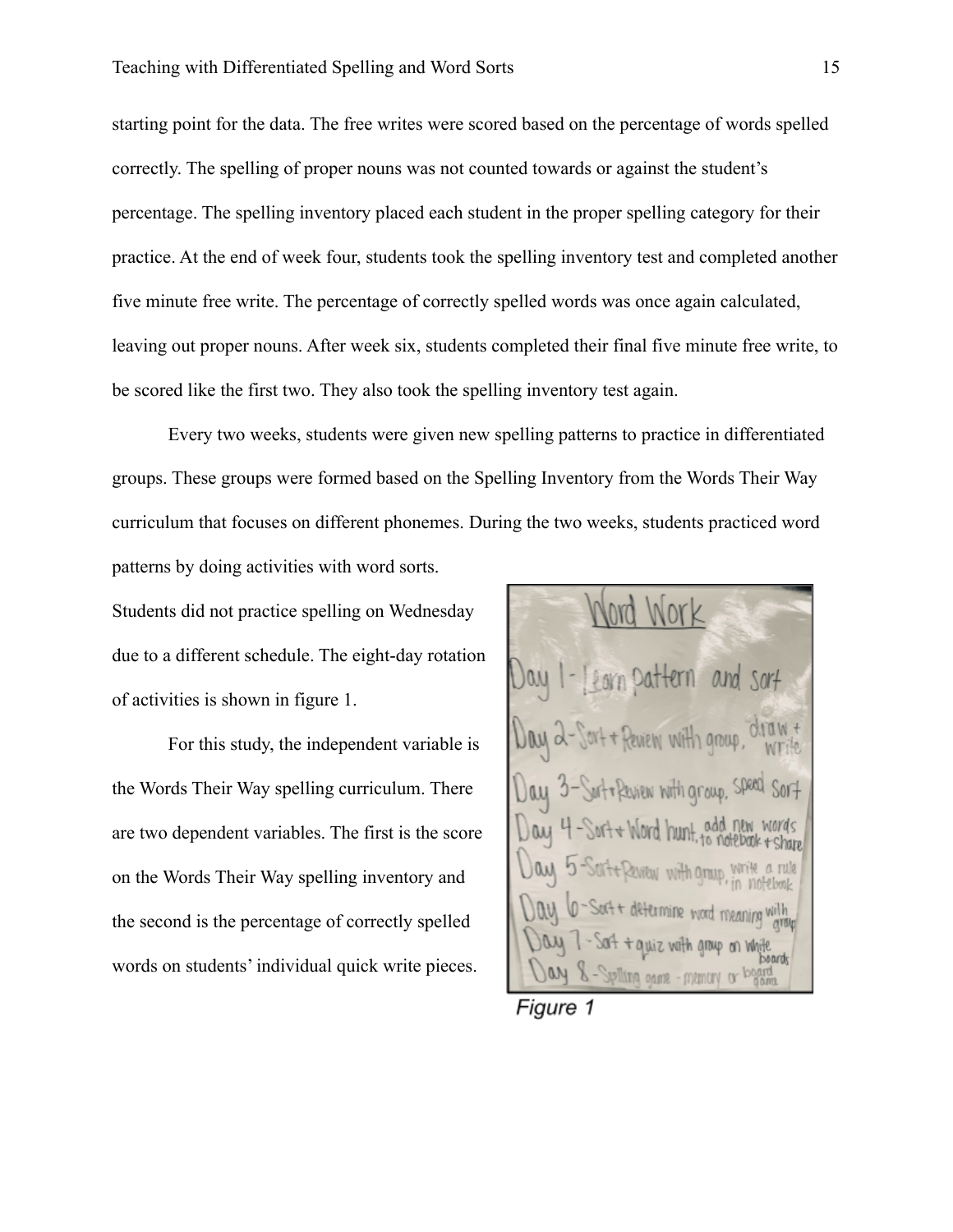## **Findings**

## <span id="page-16-1"></span><span id="page-16-0"></span>**Data Analysis**

From the initial spelling inventory to the final spelling inventory, 51% of students moved up at least one spelling stage, 10% of students went down at least one spelling stage, and 38% of students remained at the same spelling stage. Results can be seen in figure 2. The graph in figure 3 shows the class average for all three spelling inventories. The class average went up 1.06 spelling stages.

|                      | Inventory<br>9/10/21 | Inventory<br>10/8/21 | Inventory<br>10/22/21 | <b>Spelling</b>        | <b>Number</b>     |
|----------------------|----------------------|----------------------|-----------------------|------------------------|-------------------|
| Student 1            |                      | 11                   | 6                     | <b>Stages</b>          | <b>Associated</b> |
| <b>Student 2</b>     | 6                    | 9                    | $\overline{9}$        | Initial                |                   |
| <b>Student 3</b>     | 8                    | 9                    | 8                     | Consonants             |                   |
| Student 4            | 8                    | 8                    | 8                     |                        |                   |
| <b>Student 5</b>     | 11                   | 11                   | $11\,$                | Final                  |                   |
| Student 6            |                      | 7                    | $\overline{7}$        | Consonants             | 2                 |
| <b>Student 7</b>     | 9                    | 11                   | $11\,$                | <b>Short Vowels</b>    | 3                 |
| <b>Student 8</b>     | 6                    | 6                    | 8                     | Digraphs               | 4                 |
| <b>Student 9</b>     |                      | 6                    |                       | <b>Blends</b>          | 5                 |
| Student 10           | 3                    | 6                    | $\overline{7}$        |                        |                   |
| Student 11           | 11                   | 11                   | 10                    | Common Long            |                   |
| <b>Student 12</b>    | 8                    | 7                    | 8                     | Vowels                 | 6                 |
| Student 13           |                      | 7                    | 7                     | <b>Other Vowels</b>    |                   |
| Student 14           | 4                    | 6                    | 6                     | Inflected              |                   |
| Student 15           | Δ                    | 5                    | 6                     | Endings                | 8                 |
| Student 16           | Δ                    | 5                    |                       | Syllable               |                   |
| Student 17           | 4                    | 5                    | 5                     | Junctures              | 9                 |
| <b>Student 18</b>    | 6                    | 7                    |                       |                        |                   |
| Student 19           | 6                    | 7                    |                       | Unaccented             |                   |
| <b>Student 20</b>    | 11                   | 11                   | $11\,$                | <b>Final Syllables</b> | 10                |
| Student 21           | 6                    | 7                    | 6 <sup>1</sup>        | <b>Harder Suffixes</b> | 11                |
| <b>Class Average</b> | 6.65                 | 7.71                 | 7.71                  | <b>Bases or Roots</b>  | 12                |

Figure 2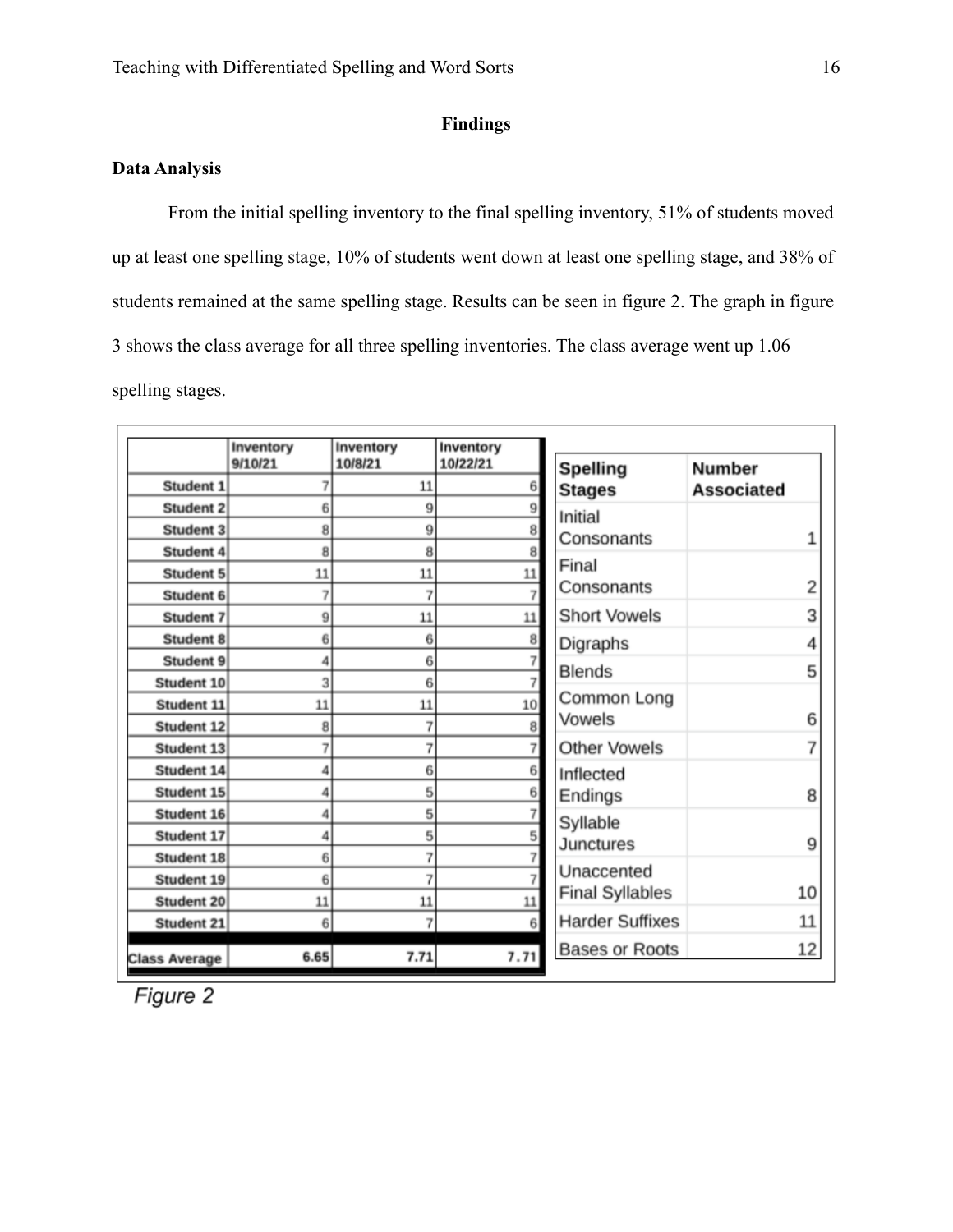|                      | <b>Free Write</b><br>9/10/21 | <b>Free Wrtie</b><br>10/8/21 | <b>Free Write</b><br>10/22/21 |
|----------------------|------------------------------|------------------------------|-------------------------------|
| Student 1            | 91%                          | 91%                          | 85%                           |
| <b>Student 2</b>     | 79%                          | 77%                          | 92%                           |
| <b>Student 3</b>     | 98%                          | 94%                          | 81%                           |
| Student 4            | 94%                          | 100%                         | 95%                           |
| <b>Student 5</b>     | 92%                          | 100%                         | 95%                           |
| Student 6            | 83%                          | 82%                          | 82%                           |
| <b>Student 7</b>     | 91%                          | 90%                          | 100%                          |
| <b>Student 8</b>     | 86%                          | 76%                          | 81%                           |
| <b>Student 9</b>     | 78%                          | 60%                          | 87%                           |
| Student 10           | 56%                          | 74%                          | 83%                           |
| Student 11           | 94%                          | 95%                          | 98%                           |
| <b>Student 12</b>    | 95%                          | 89%                          | 93%                           |
| <b>Student 13</b>    | 91%                          | 100%                         | 100%                          |
| Student 14           | 57%                          | 77%                          | 86%                           |
| Student 15           | 63%                          | 71%                          | 79%                           |
| Student 16           | 88%                          | 90%                          | 86%                           |
| Student 17           | 63%                          | 58%                          | 68%                           |
| <b>Student 18</b>    | 92%                          | 100%                         | 93%                           |
| <b>Student 19</b>    | 80%                          | 91%                          | 87%                           |
| Student 20           | 93%                          | 92%                          | 97%                           |
| Student 21           | 88%                          | 66%                          | 86%                           |
| <b>Class Average</b> | 83%                          | 84%                          | 88%                           |

Figure 4



Figure 3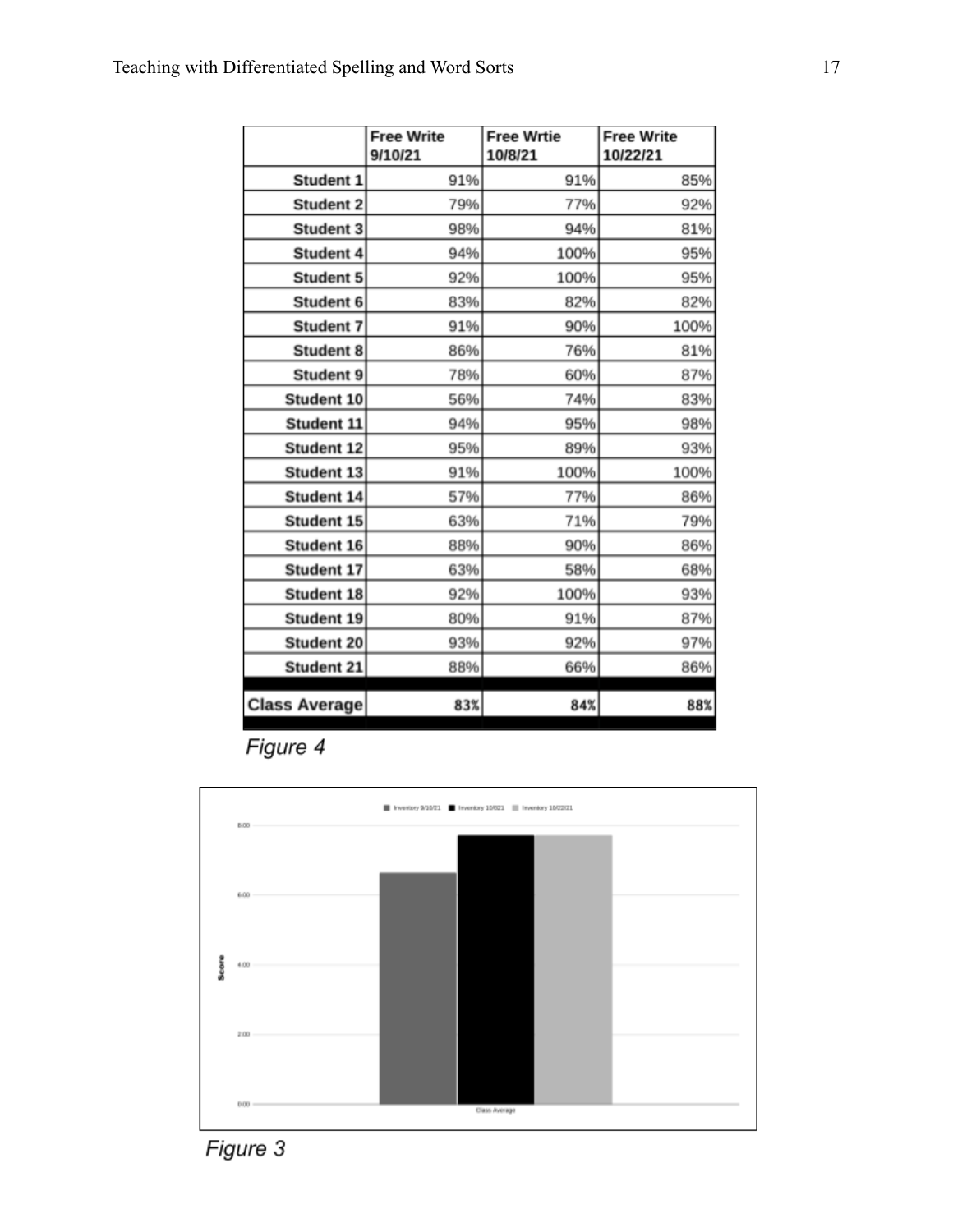From the initial five minute free write to the final, 67% of students increased their spelling proficiency percentage and 33% of students went down in spelling proficiency. The results can be seen in figure 4. As a whole, the class spelling proficiency percentage went from 83% to 88% on the five minute free write, as can be seen in the graph in figure 5.



Figure 5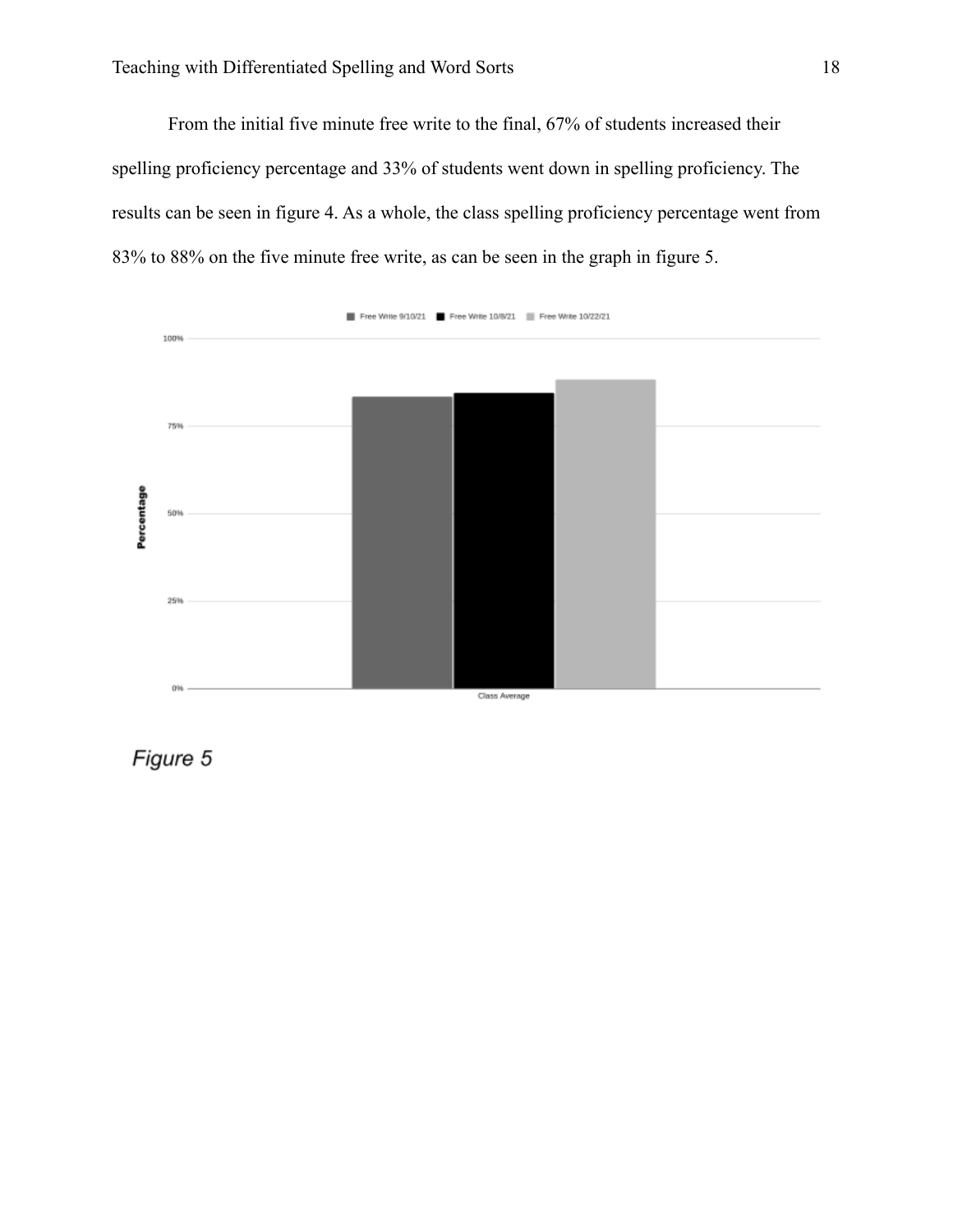Student number 15 and student number 16 both have reading IEPs. Both students showed growth over the course of six weeks of testing. Student 5, student 11, and student 20 were consistently in the highest spelling stage and showed minimal growth compared to students in lower spelling stages. It should be noted that students who participated in the daily word sorting activities to the best of their abilities, showed greater improvement than those who struggled focusing and staying on task.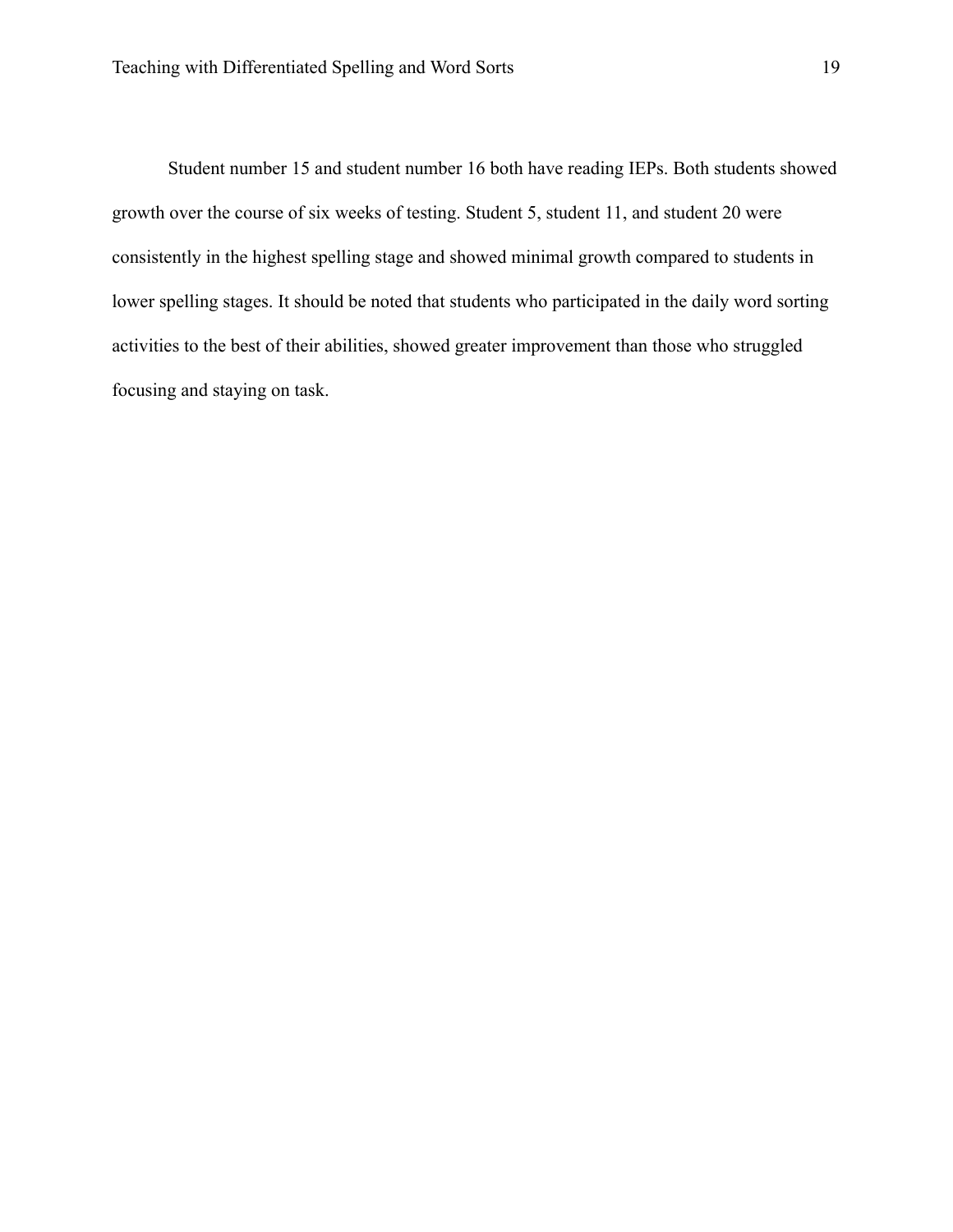### **Discussion**

## <span id="page-20-1"></span><span id="page-20-0"></span>**Summary of Major Findings**

According to the results presented here, using Words Their Way spelling curriculum paired with word sorting activities results in higher percentages of words spelled correctly in some student writing. It can also be concluded that students with reading IEPs can succeed with Words Their Way spelling and word sorting.

Similar to the study completed by Katie E. Squires (et al., 2016), results conclude direct instruction of spelling patterns improves students' ability to spell. Also results of this study coincide with the results of researcher Allyson Schaefer (2013) of Texas State University who studied the Words Their Way curriculum.

#### <span id="page-20-2"></span>**Limitations of the Study**

The results show that over a course of six weeks, not all students were able to increase their spelling ability. Forty-eight percent of students either stayed the same or decreased in spelling stages. This could be due to the short time period over which data was collected. There were four weeks between the first and second inventory and only two weeks between the second and third. Potentially, results could have been different if students were given more time to practice spelling patterns.

During the six-week study, student attendance was not perfect due to the COVID-19 pandemic. Some students missed several days of school, therefore were not able to go through all eight days of spelling sorting activities.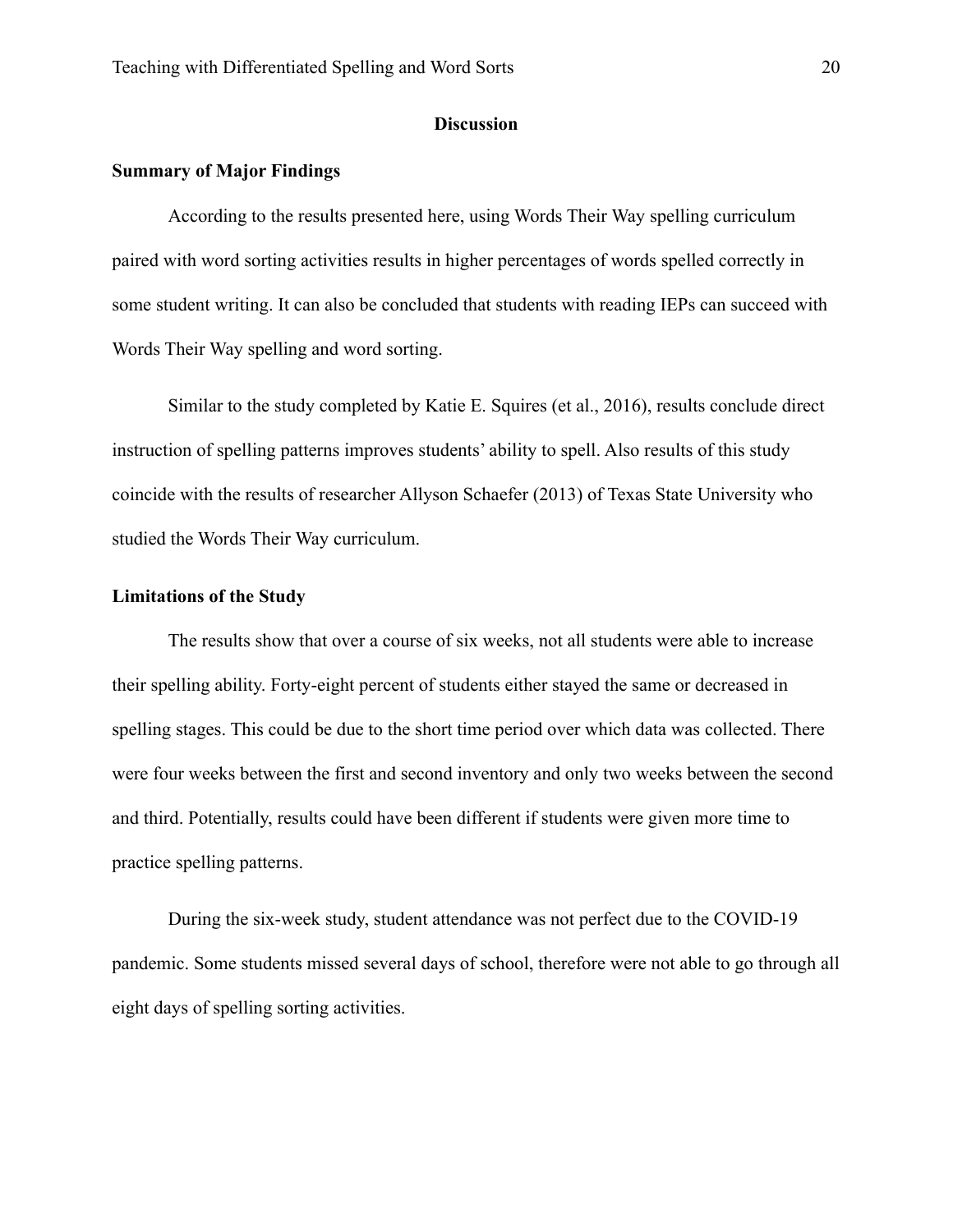Some students struggled to write during the five-minute free writes and therefore had insufficient writing samples. Percentage of words spelled correctly reflected that.

### <span id="page-21-0"></span>**Further Study**

The results of this study could have been different given a longer period of time to implement *Words Their Way* and spelling word sorts. This study should be recreated, and students observed over the course of a whole school year. Given more time to develop a strong sense of orthographic knowledge, student growth could be very different.

#### **Conclusion**

<span id="page-21-1"></span>Teaching differentiated spelling lists by using *Words Their Way* spelling curriculum and word sorts is an authentic and successful way to teach spelling. Students are able to transfer their orthographic knowledge and spelling patterns to their everyday writing.

Teachers sometimes find it difficult to be confident in teaching spelling in a meaningful way. Words Their Way spelling curriculum provides resources for teachers to use in their classrooms. If used correctly over the course of the school year, student spelling will improve.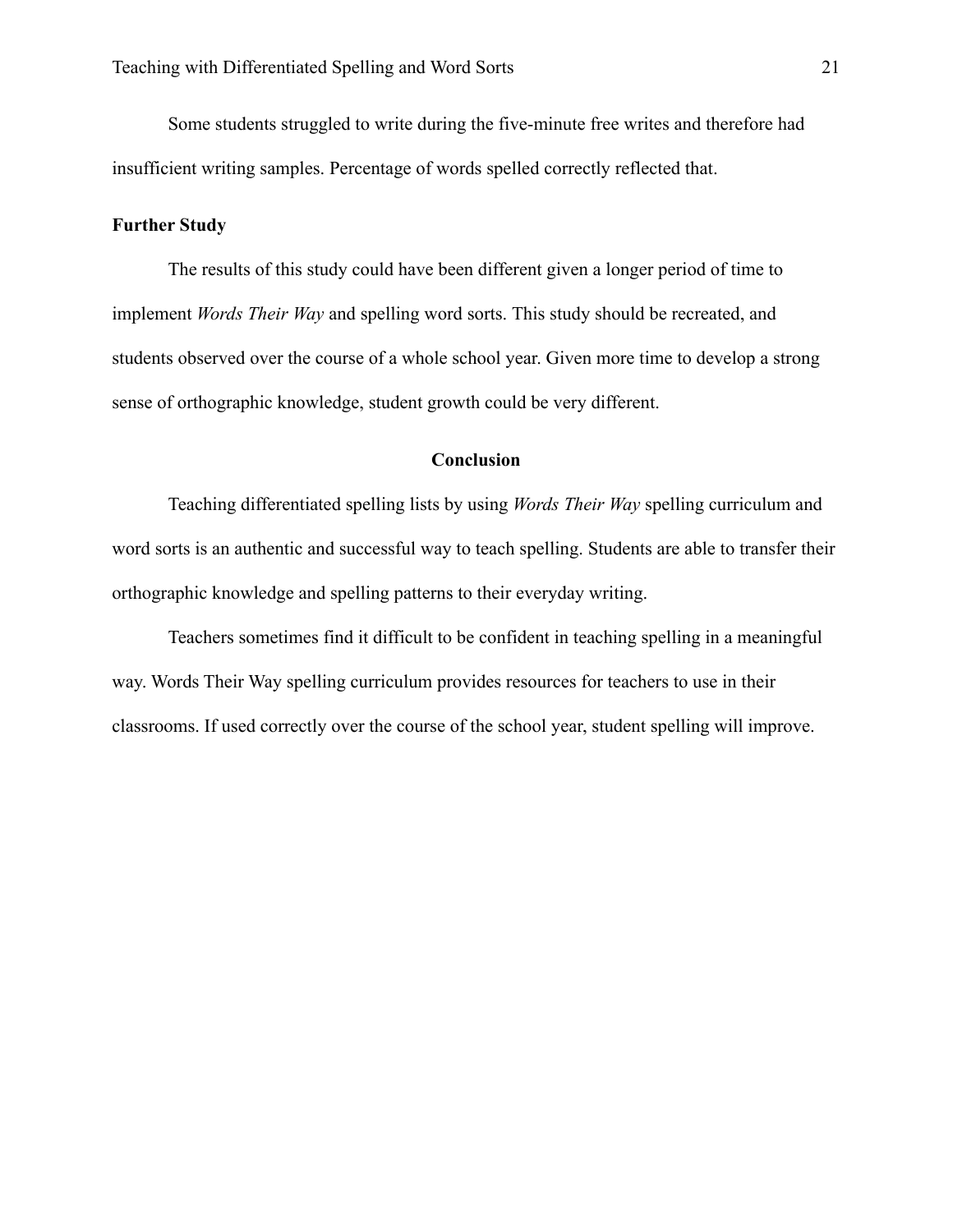## **References**

- Anderson, D. L., & amp; Standerford, N. S. (2012). Inside out and outside in: rethinking spelling in inclusive elementary classrooms. Issues in Teacher Education, 21(2), 125–146.
- Apel, K., Wilson-Fowler, E. B., Brimo, D., & amp; Perrin, N. A. (2012). Metalinguistic contributions to reading and spelling in second and third grade students. Reading and Writing: An Interdisciplinary Journal, 25(6), 1283–1305.
- Åsberg Johnels Jakob, Kopp, S.,  $\&$ amp; Gillberg, C. (2014). Spelling difficulties in school-aged girls with attention-deficit/hyperactivity disorder: behavioral, psycholinguistic, cognitive, and graphomotor correlates. Journal of Learning Disabilities, 47(5), 424–434.
- Breach, C., McLaughlin, T. F.,  $\&$ amp; Derby, K. M. (2016). An evaluation of copy cover and compare spelling intervention for an elementary student with learning disabilities: a replication. Journal on Educational Psychology, 9(3), 24–31.
- Daffern, T. (2017). What happens when a teacher uses metalanguage to teach spelling? Reading Teacher, 70(4), 423–434.
- Daffern, T., & amp; Mackenzie, N. M. (2020). A case study on the challenges of learning and teaching english spelling: insights from eight australian students and their teachers. Literacy, 54(3), 99–110.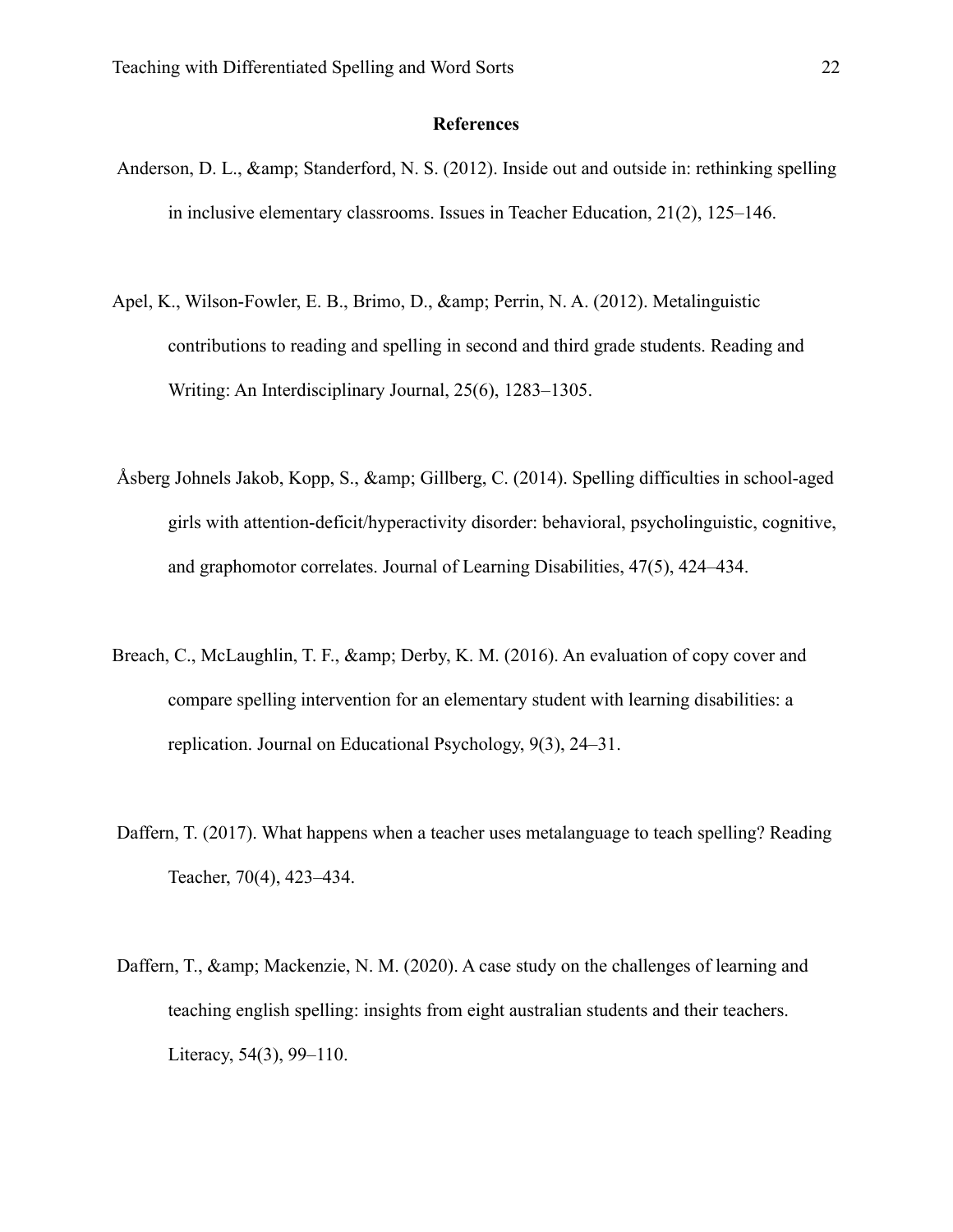- Graham, S., Harris, K. R., & amp; Adkins, M. (2018). The impact of supplemental handwriting and spelling instruction with first grade students who do not acquire transcription skills as rapidly as peers: a randomized control trial. Reading and Writing: An Interdisciplinary Journal, 31(6), 1273–1294.
- Harris, K. R., Graham, S., Aitken, A. A., Barkel, A., Houston, J., & amp; Ray, A. (2017). Teaching spelling, writing, and reading for writing; powerful evidence based practices. Teaching Exceptional Children, 49(4), 262–272.
- Jones, A. C., Wardlow, L., Pan, S. C., Zepeda, C., Heyman, G. D., Dunlosky, J., & amp; Rickard, T. C. (2016). Beyond the rainbow: retrieval practice leads to better spelling than does rainbow writing. Educational Psychology Review, 28(2), 385–400.
- Kim, Y.-S., Apel, K., & Al Otaiba, S. (2013). The relation of linguistic awareness and vocabulary to word reading and spelling for first-grade students participating in response to intervention. Language, Speech, and Hearing Services in Schools, 44(4), 337–347.
- McNeill, B., & amp; Kirk, C. (2014). Theoretical beliefs and instructional practices used for teaching spelling in elementary classrooms. Reading and Writing: An Interdisciplinary Journal, 27(3), 535–554.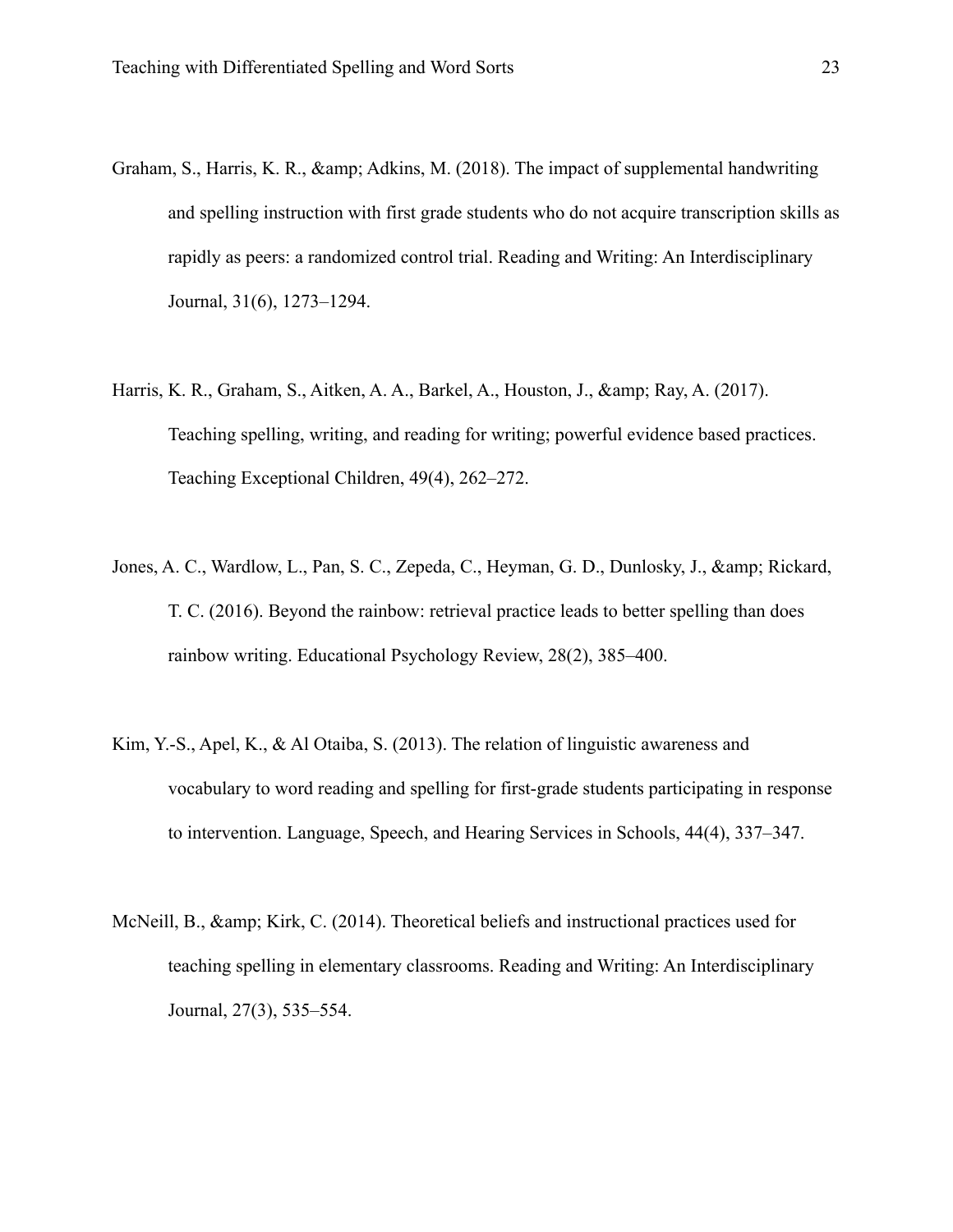- Nielsen, A.-M. V. (2017). Knowledge of conditional spelling patterns supports word spelling among danish fifth graders. Journal of Research in Reading, 40(3), 313–332.
- Puliatte, A., & amp; Ehri, L. C. (2018). Do 2nd and 3rd grade teachers' linguistic knowledge and instructional practices predict spelling gains in weaker spellers? Reading and Writing: An Interdisciplinary Journal, 31(2), 239–266.
- Schaefer, A. (2013). Following multiple paths to spelling success: differentiated spelling in a fourth-grade classroom. English in Texas, 43(1), 26–30.
- Squires, K. E., & amp; Wolter, J. A. (2016). The effects of orthographic pattern intervention on spelling performance of students with reading disabilities: a best evidence synthesis. Remedial and Special Education, 37(6), 357–369.
- Treiman, R. (2018). Statistical learning and spelling. Language, Speech, and Hearing Services in Schools, 48(3s), 644–652.
- Treiman, R., Stothard, S. E., & Snowling, M. J. (2013). Instruction matters: spelling of vowels by children in england and the us. Reading and Writing: An Interdisciplinary Journal, 26(3), 473–487.